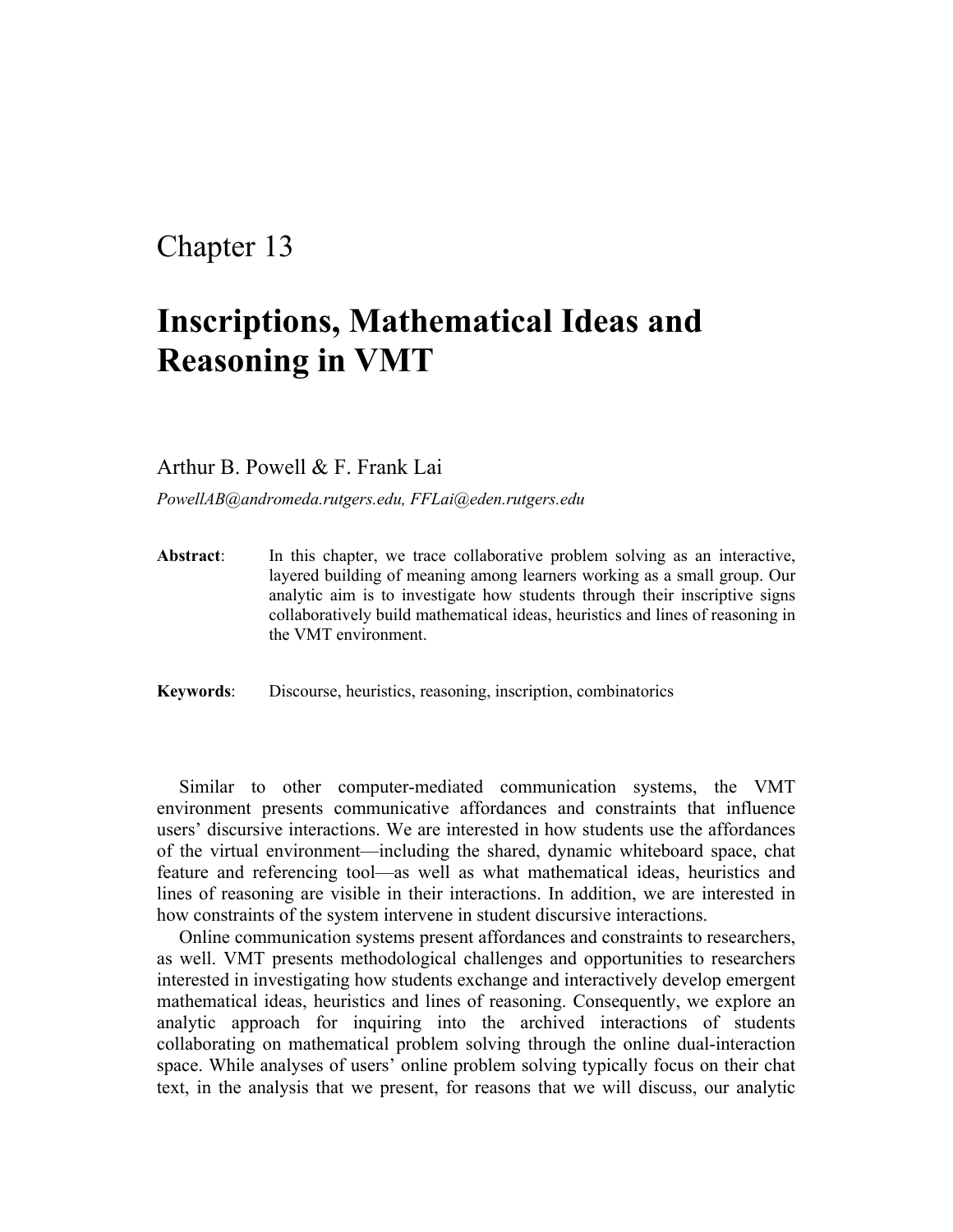attention focuses almost exclusively on the evolution of participants' whiteboard inscriptions as a means to gain insight into the interactive development of their mathematical ideas, heuristics and reasoning as they solve an open-ended mathematics problem.

### **Conceptual Framework**

In this chapter, key conceptual terms include discourse, student-to-student or peer mathematical discussion, collaborative interaction, problem solving, heuristics, mathematical ideas and inscriptions. *Discourse* here refers to language (natural or symbolic; oral, gestic or inscriptive) used to carry out tasks—for example, social or intellectual—of a community. In agreement with Pirie and Schwarzenberger (1988), student-to-student or peer conversations are *mathematical discussions* when they possess the following four features: are purposeful, focused on mathematical notions, involve genuine student contributions and are interactive. We define *collaborative interaction* as individuals exchanging ideas and considering and challenging each other's ideas so as to affect one another's ideas and working together for a common purpose. In the context of the data of this study, the student-to-student, discursive collaborations involve only minimal substantive interaction with a teacher or researcher.

The term heuristics applied to human beings and machines has various uses and meanings in fields as diverse as philosophy, psychology, computer science, artificial intelligence, law and mathematics education. We construe *heuristics* to mean actions that human problem solvers perform that serve as means to advance their understanding and resolution of a problem task. We do not imply that when problem solvers implement a set of heuristics that they will necessarily advance toward a solution but only that their intent is to do so. Our sense of heuristics includes explicit and implicit general strategies such as categories outlined by Pólya (1945/1973, pp. xvi-xvii, 112-114) and others (Brown & Walter, 1983; Engle, 1997; Mason, 1984; Mason, 1988; Schoenfeld, 1985) and pertains to other actions such as a group of problem solvers' decision to assign subtasks to each other to later pool their outcomes to influence their progress on the larger problem at hand (Powell, 2003). Furthermore, we distinguish heuristics from *reasoning*, which we view as a broad cognitive process of building explanations for the outcome of relations, conclusions, beliefs, actions and feelings.

A paramount goal of mathematics education is to promote among learners effective problem solving. In our view, mathematics teaching strives to enhance students' ability to solve problems individually and collaboratively that they have not previously encountered. Nevertheless, the meaning of mathematical *problem solving* is neither unique nor universal. Its meaning depends on ontological and epistemological stances, and on philosophical views of mathematics and mathematics education. For the purposes of this chapter, we subscribe to how Mayer & Wittrock (1996) define problem solving and its psychological characteristics: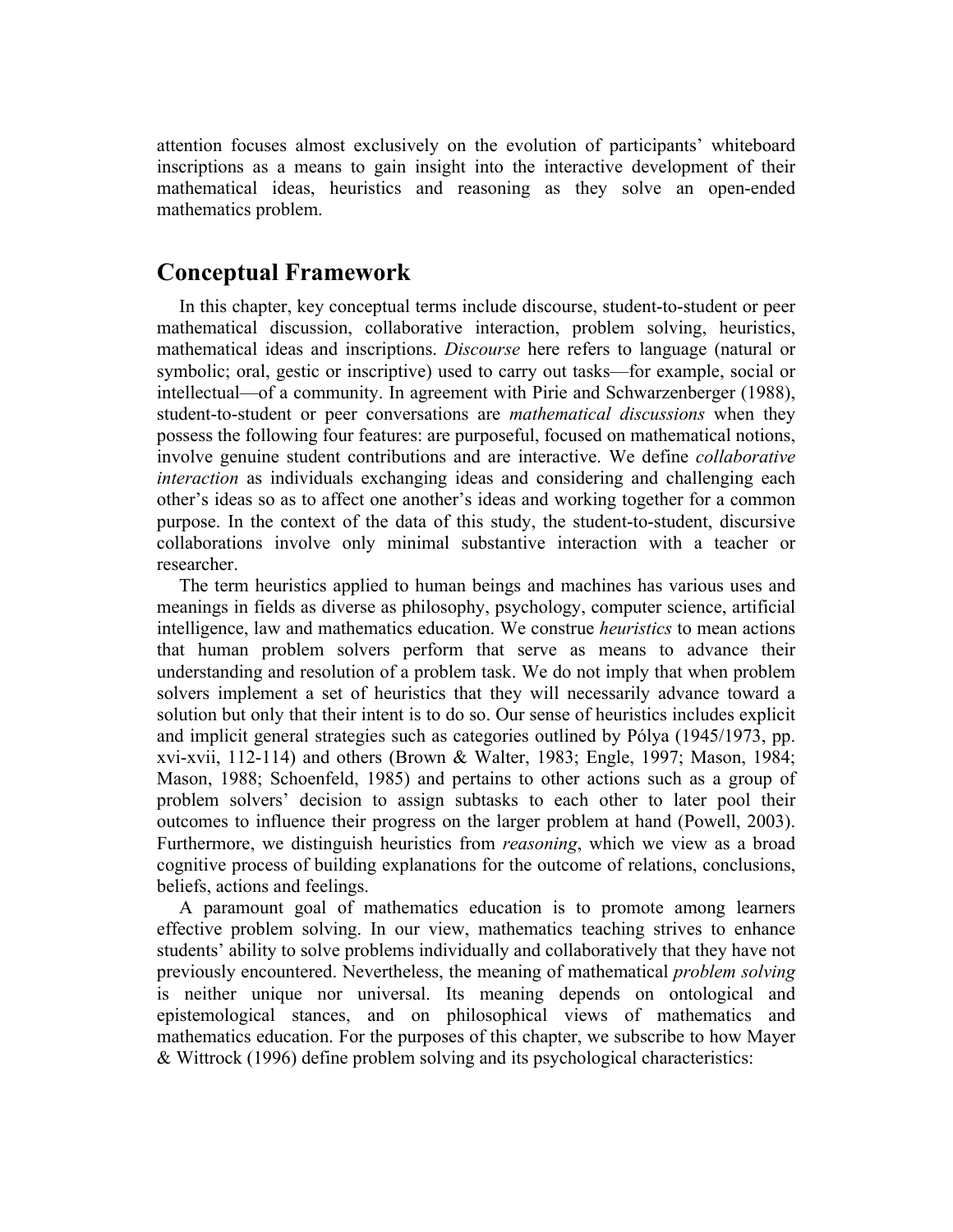Problem solving is cognitive processing directed at achieving a goal when no solution method is obvious to the problem solver (Mayer, 1992). According to this definition, problem solving has four main characteristics. First, problem solving is *cognitive*—it occurs within the problem solver's cognitive system and can be inferred indirectly from changes in the problem solver's behavior. Second, problem solving is a *process*—it involves representing and manipulating knowledge in the problem solver's cognitive system. Third, problem solving is *directed*—the problem solver's thoughts are motivated by goals. Fourth, problem solving is *personal*—the individual knowledge and skills of the problem solver help determine the difficulty or ease with which obstacles to solutions can be overcome. (p. 47)

Coupled with these cognitive and other psychological characteristics, mathematical problem solving also has social and cultural dimensions. Some features include what a social or cultural group considers to be a mathematical problem (cf., D'Ambrosio, 2001; Powell & Frankenstein, 1997), the context in which individuals may prefer to engage in mathematical problem solving, and how problem solvers understand a given problem as well as what they consider to be adequate responses (cf., Lakatos, 1976). In instructional settings, students' problem solving are strongly influenced by teachers' representational strategies, which are constrained by cultural and social factors (Cai & Lester Jr., 2005; Stigler, 1999). Moreover, with online technologies, the affordances and constraints of virtual environments provide another dimension to the social and cultural features of problem solving since "such technologies are intertwined in the practices used by humans to represent and negotiate cultural experience" (Davis, Sumara & Luce-Kapler, 2000, p. 170) and how problem solvers think and act. Finally, the framing of abstract combinatorial concepts in the cultural context of a "pizza" problem (which is presented in the next section) also offers conceptual affordances and constraints.

In offline as well as online environments, users express objects, relations and other ideas graphically as text and as inscriptions. These are special instances of the more general semiotic category of signs. A *sign* is a human product—an utterance, gesture, or mark—by which a thought, command or wish is expressed. As Sfard notes, "in semiotics every linguistic expression, as well as every action, thought or feeling, counts as a sign" (Sfard, 2000, p.45). A sign expresses something and, therefore, is meaningful and as such communicative, at the very least, to its producer and, perhaps, to others. Some signs are ephemeral such as unrecorded speech and gestures, while others like drawings and monuments persist. Whether ephemeral or persistent, a sign's meaning is not static; its denotation and connotation are likely to shift over time in the course of its discursive use.

As a discursive entity, a sign is a linguistic unit that can be said to contain two, associated components. Saussure (1959) proposes that a sign is the unification of the phonic substance that we know as a "word" or *signifier* and the conceptual material that it stands for or *signified*. He conceptualizes the linguistic sign (say, the written formation) as representing both the set of noises (the pronunciation or sound image) one utters for it and the meaning (the concept or idea) one attributes to it. Examples of the written formation of a linguistic sign are "*chair*" and "*cos2(x)* "—each with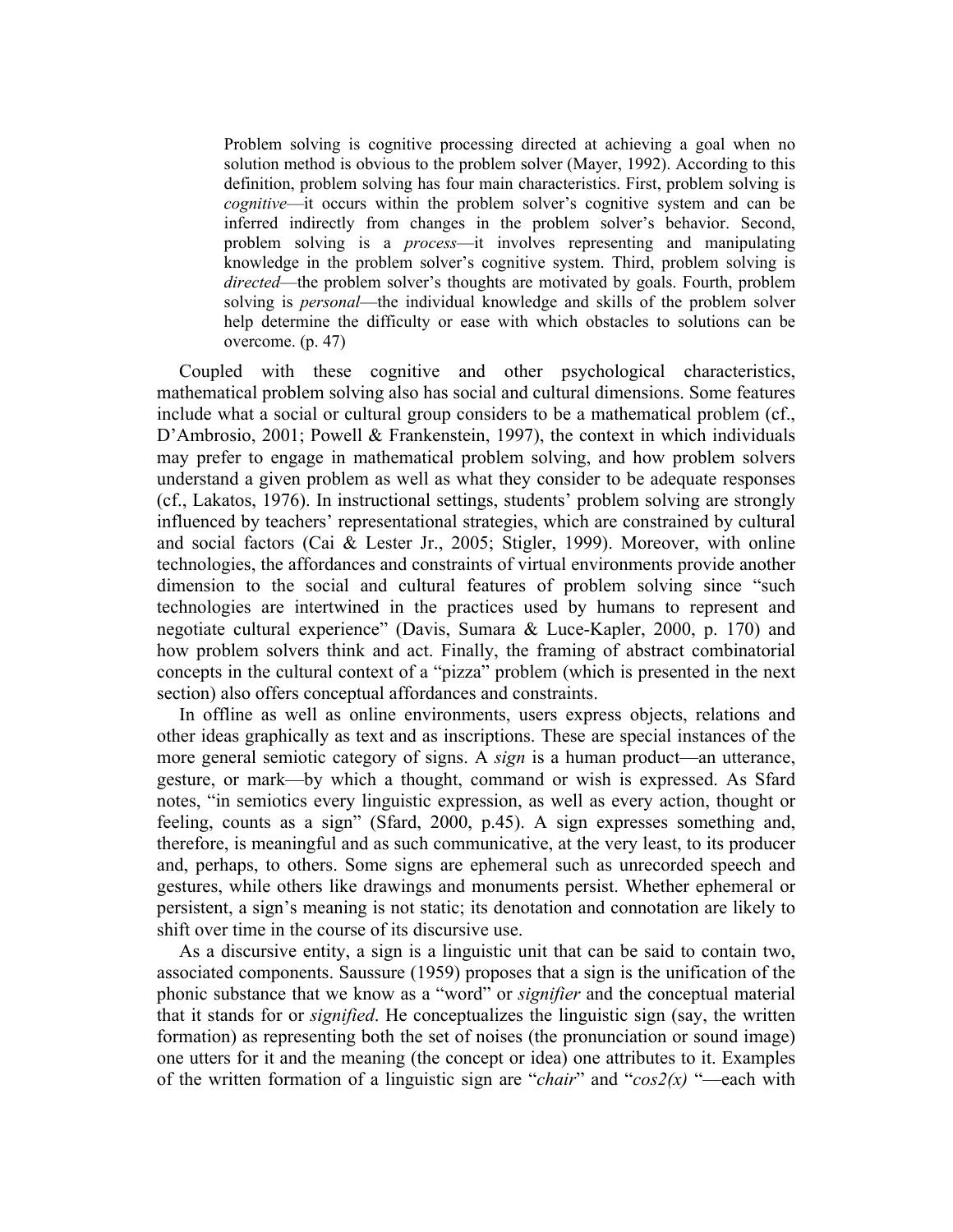associated, socially constructed meanings. Saussure observes further that a linguistic sign is arbitrary, meaning that both components are arbitrary. The signifier is arbitrary since there is no inherent link between the formation and pronunciation of a word or mathematical symbol and what it indexes. A monkey is called *o macaco* in Portuguese and *le singe* in French, and in English the animal is denoted "monkey" and not "telephone" or anything else. The arbitrariness of the signified can be understood in the sense that not every linguistic community chooses to make it salient by assigning a formation and a sound image to some aspect of the experiential world, a piece of social or perceptual reality. Consider, for example, the signifieds *cursor*, *mauve* and *zero*; they index ideas that not all linguistic communities choose to lexicalize or represent.

Signs can be considered to represent ideas. However, Sfard (2000) argues that a sign is constitutive rather than strictly representational since meaning is not only presented in the sign but also comes into existence through it. Specifically, she states,

> Mathematical discourse and its objects are *mutually constitutive*: It is the discursive activity, including its continuous production of symbols, that creates the need for mathematical objects; and these are mathematical objects (or rather the object-mediated use of symbols) that, in turn, influence the discourse and push it into new directions. (p. 47, original emphasis)

This theoretical stance on the mutually constitutive nature of meaning and sign provides a foundation for analysis of the discursive emergence of mathematical ideas, reasoning and heuristics. On the one hand, signs can represent encoded meanings that—based on previous discursive interactions—interlocutors can grasp as they decode the signs. On the other hand, through moment-to-moment discursive interactions, interlocutors can create signs and, during communicative actions, achieve shared meanings of the signs. In this sense, the sameness of meaning for interlocutors that allows for success of their communication is not something preexisting but rather an *achievement* of the communicative act. This accomplishment may compel interlocutors to bring into existence signs to further their discourse.

Mathematical signs—objects, relations, symbols and so on—are components of mathematical discourse and are intertwined in constituting mathematical meanings. Signs exist in many different forms, and inscriptions or written signs are but one. They are produced for personal or public consumption and for an admixture of purposes: to discover, construct, investigate or communicate ideas. As mathematicians and other mathematics education researchers also emphasize (Dörfler, 2000; Lesh & Lehrer, 2000; Speiser, Walter & Maher, 2003; Speiser, Walter & Shull, 2002), building and discussing inscriptions are essential to building and communicating mathematical and scientific concepts. In a discussion of mathematics and science teaching, Lehrer, Schauble, Carpenter & Penner (2000) illustrate how learners work "in a world of inscriptions, so that, over time, the natural and inscribed worlds become mutually articulated" and illustrate the importance of a "shared history of inscription" (p. 357). In mathematics, the invention, application and modification of appropriate symbols to express and extend ideas are constitutive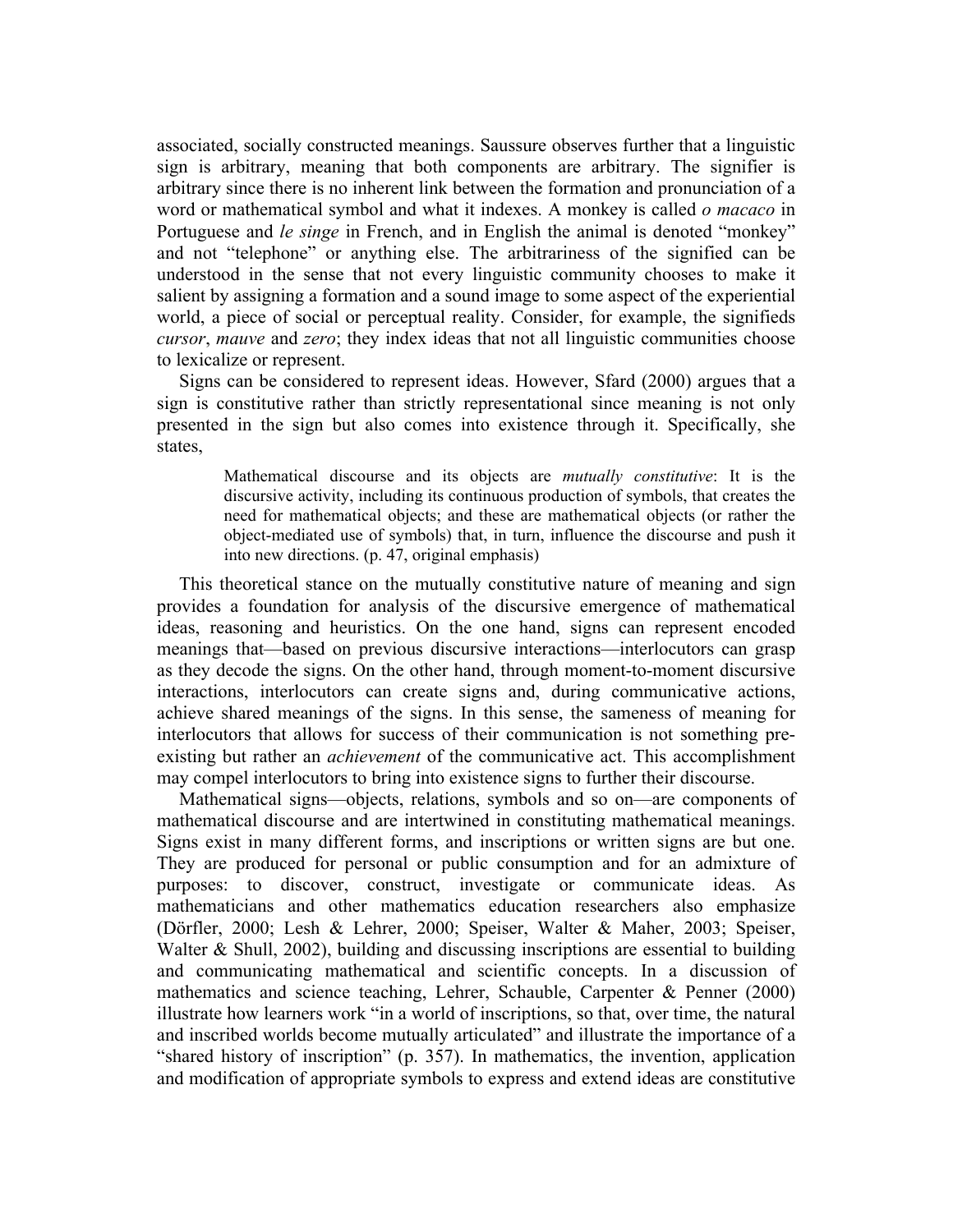activities in the history of mathematics (Struik, 1948/1967). Some researchers claim that mathematical meaning only exists through symbols and that symbols constitute mathematical ideas.

For researchers in mathematics education and in computer-supported collaborative learning, the arbitrariness of signifieds is a more significant point about Saussure's observation concerning the arbitrariness of signs. The reason is that the conceptual material that a person (or a small group of people) lexicalizes—for example, with pencil and paper, with text in a chat window or with drawn objects on a shared, digital workspace—indicates to what that user attends, her insight into material reality that is external or internal to her mind. The inscriptions of individuals working online in a small group or team provide observers—who must interpret meanings constituted in the inscriptions—evidence of individual and collective thinking. The small group's inscriptions present ideas it chooses to lexicalize or symbolize. By analyzing the unfolding and use of inscriptions, researchers can understand how participants constitute their mathematical ideas, reasoning and heuristics, the meanings they attribute to their inscriptions, and how their inscriptions influence emergent meanings. As Speiser, Walter & Maher (2003) underscore, what counts as mathematical in analyzing inscriptions is not the inscription itself, which are "tools or artifacts, but rather how the students have chosen to *work*" (p. 22, original emphasis) with their inscriptions. In the specific case of this study, in an online environment that offers resources for individuals to collaborate, what work they interactively accomplish with their inscriptions reveals their ideas, heuristics and reasoning.

Although some of this conceptual framework derives from psychological theories focused on individual cognition, we have tried to show how it essentially involves group and social dimensions. Moreover, it can be interpreted in group-cognitive terms applied to small groups as the creative agents of problem-solving efforts. As will be seen in the following section, the study in this chapter looked at the interactions of a pair of dyads, rather than a small group of individuals, so the active cognizing subjects were themselves cognizing groups.

### **Method**

The data come from a class of undergraduate teacher candidates for positions in urban schools who are enrolled in a semester course—"Mathematics and Instructional Technology"—whose theme is the use of digital technologies for the teaching of mathematics in elementary schools. This data differs from the PoW-wow and Spring Fest data in many of the other chapters of this volume in that it comes from a college classroom context where the chat was part of a larger curriculum (compare Chapters 23 and 24). The second author taught this course, which was developed by the first author. During a particular class session, students worked on an open-ended problem, the Pizza Problem, interacting in chat-room teams of four through the online, collaborative VMT environment. When students enter their assigned chat room, they are presented the problem shown in Figure 13-1.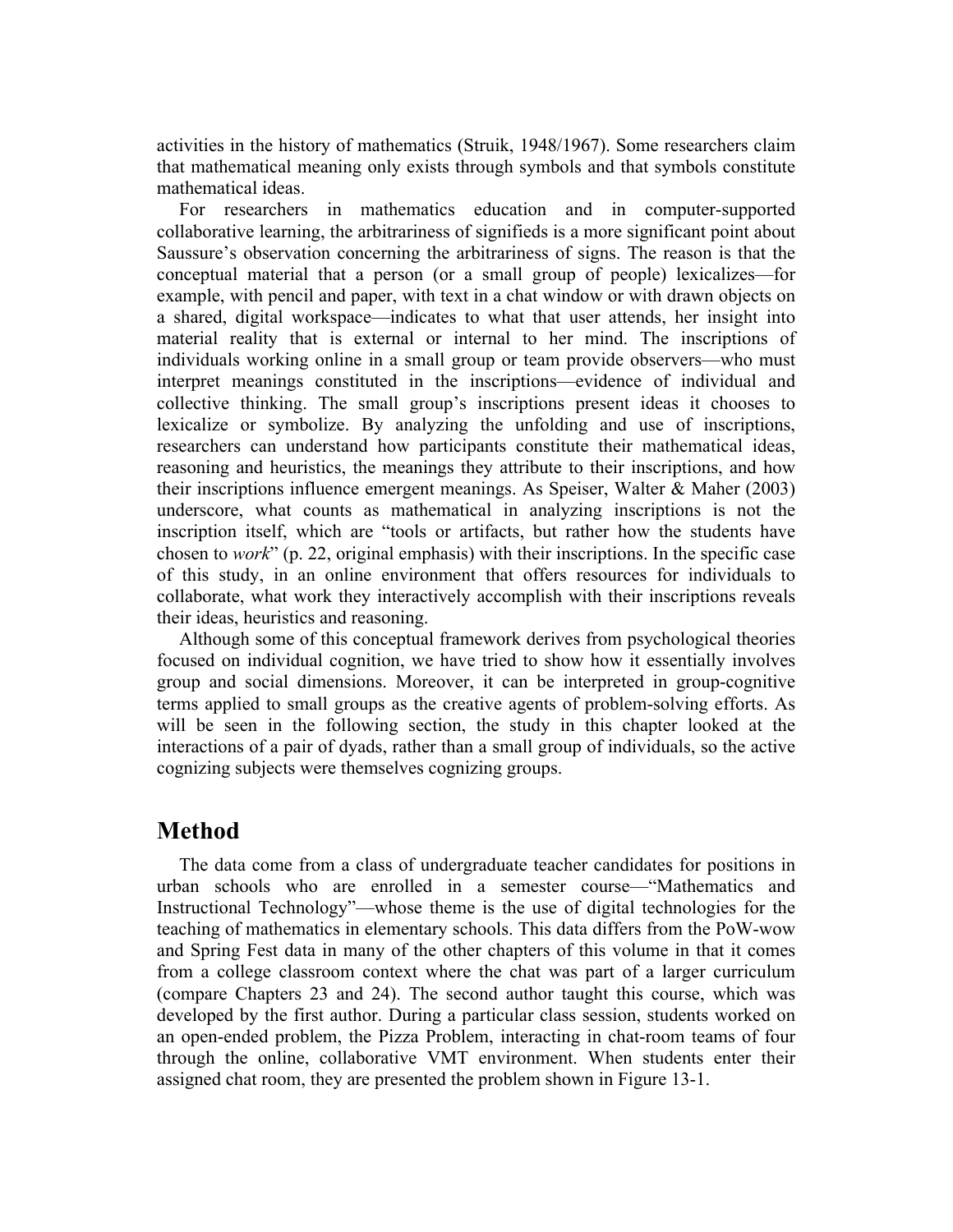#### The Pizza Problem

A local pizza shop has asked us to help them keep track of pizza sales. Their standard "plain" pizza contains cheese with tomato sauce. A customer can then select from the following toppings to add to the whole plain pizza: peppers, sausage, mushrooms, bacon, and pepperoni.

How many different choices for pizza does a customer have?

List all the possible different selections. Find a way to convince each other that you have accounted for all possibilities.

#### *Figure 13-1. The pizza problem.*

We chose this mathematical problem for three reasons: (1) it relates to the course module, which concerned number and algebra, (2) its context is familiar to students from urban and suburban communities and (3) mathematically it affords different solution approaches, ranging from simple listing procedures to more advanced methods involving combinatorial analysis.

Epistemologically, we view learning or knowledge creation as a process of conceptual change whereby individuals and groups of individuals construct new understandings of reality. Through social interactions, learners engaged with mathematics seek meaning and search for patterns, relationships and dynamics linking relationships among objects and events of their experiential world.

Our data sources are the mathematical problem and the persistent computer log of the chat-room interactions from the dual-interaction spaces that the VMT environment provides. To investigate the online, problem-solving actions of learners so as to understand how they build mathematical ideas, heuristics and reasoning, we code for instances in the data of their discursive attention to any of four markers of mathematical elements: objects, relations among objects, dynamics linking different relations and heuristics (Gattegno, 1988; Powell, 2003). In their chat text and whiteboard inscriptions, participants either communicate affirmations or interrogatives about these mathematical elements. We attend to eight different critical events that provide insight into learners' general mathematical behavior. We use both inductive and deductive codes to make sense of the data. The matrix in Table 13-1 contains deductive codes we used to flag these critical events in the chat text and whiteboard inscriptions. We also coded the data for emergent themes as related to our research questions. These include ones about interactional behaviors (II for participant initiating an interaction) and about reasoning (RC for reasoning by cases and CV for controlling variable). We will provide an example of how we coded a version of our data in Table 13-2.

*Table 13-1. Matrix of event types.* 

| Subject and type<br>of utterance or | <b>O</b> bjects | <b>Relations</b><br>among | Dynamics<br>linking | <b>H</b> euristics |
|-------------------------------------|-----------------|---------------------------|---------------------|--------------------|
| inscription                         |                 | objects                   | different           |                    |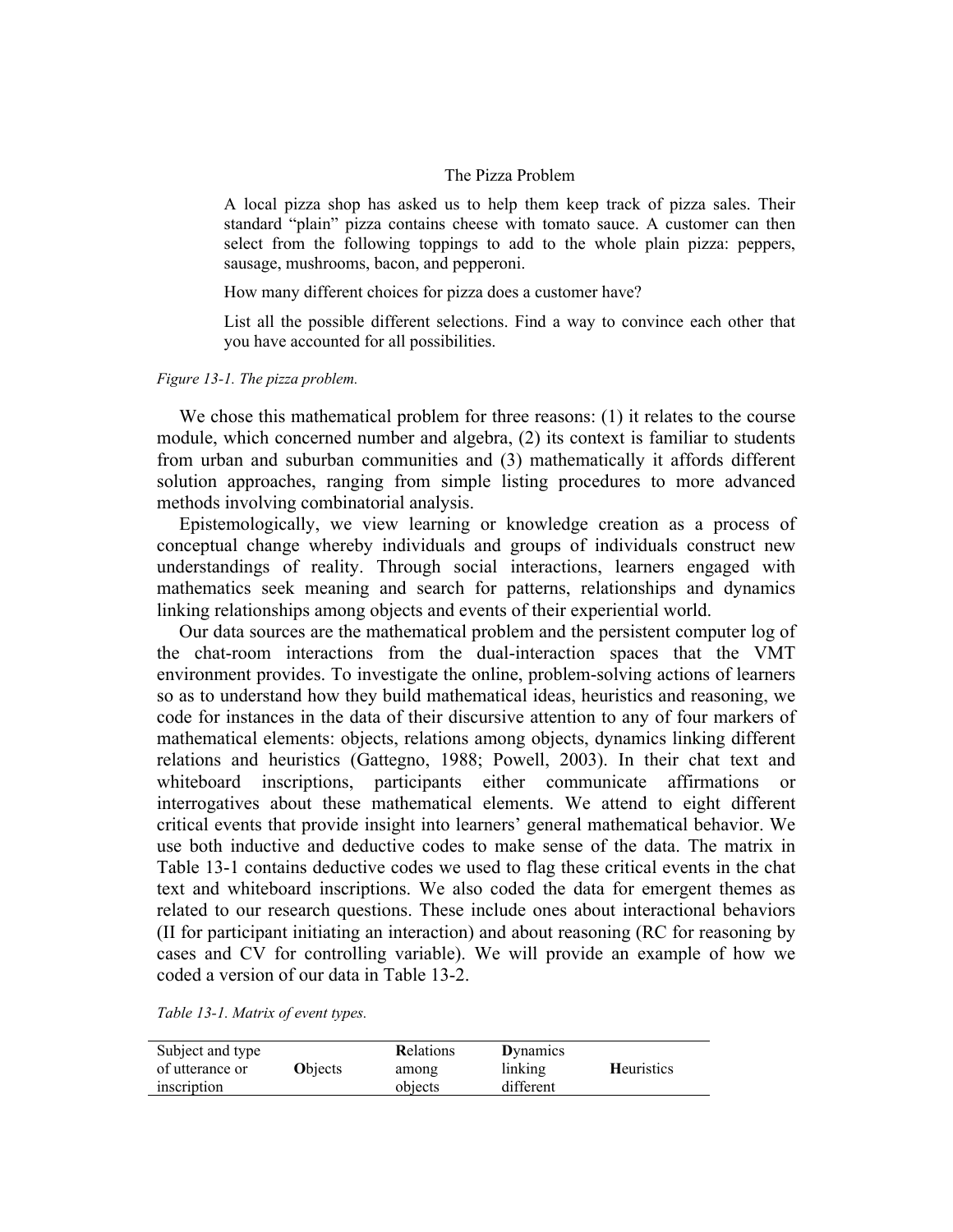|                |    | relations |    |    |
|----------------|----|-----------|----|----|
| Affirmations   | AО | AR.       | AD | AН |
| Interrogatives | 10 | R         | D  |    |

It is possible that an interaction receives multiple codes. We analyze the mathematical ideas and forms of reasoning that learners produce working interactively in dyads in a chat room, tracing the development of their ideas and reasoning patterns over the course of the problem-solving session.

We grouped students into teams as they arrived in the classroom. Each team consisted of four students and was assigned to a chat room. In one virtual chat room, students were grouped in dyads, each dyad at one computer. In the other chat room, three students shared a computer and one student was alone at a computer.

For this case study, we analyze data from one chat room, the one involving two dyads of students. After reviewing data of both chat rooms, using the VMT Replayer, we chose this dataset, realizing that given its paucity of chat text (compared to the wealth of whiteboard inscriptions) this chat would provide a particularly interesting analytic challenge. In what follows, we refer to the two students in each dyad collectively, using an abbreviation of the screen name of the one individual of the dyad who signed into the chat room. We refer to the first dyad as Silvestre; the participants are Sonia and Lyndsey, and they used Sonia's screen name, SOSilvestre, in the chat room. We refer to the second dyad as Suzyn; the participants are Susan and Komal, and they used Susan's screen name, suzyn17, in the chat room. In this report of our case study, although we are speaking of two dyads of students, to simplify things, we will refer to each dyad in the female singular as Silvestre and Suzyn for the sake of simplicity in our narrative. Although the dyads were co-located, they were asked to interact only through the chat room, pretending that they were located at distant sites.

In analyzing our data, we realized that the data for this particular study provided an analytic challenge that had to be overcome to make sense of the chat room interaction of the participants. Specifically, the participants hardly interacted in the chat frame of VMT and used the whiteboard almost exclusively. This meant that we had to follow the evolution of their inscriptions on the whiteboard to understand the emergence of their mathematical ideas and reasoning as they solved the Pizza Problem. To analyze the evolution of the whiteboard inscriptions, we adapted a video-data analytic technique used for qualitative investigations into the development of learners' mathematical ideas and reasoning (Powell, Francisco & Maher, 2003). This approach allows us to view our replayed data much as we would a video recording, through four recursive stages.

Our *first* analytic move was to view attentively the data in the VMT Replayer several times at various speeds to familiarize ourselves with the real-time sequence of whiteboard actions and chat text postings. Afterwards, we discussed our sense of the data amongst ourselves. Also, as part of a professional development program for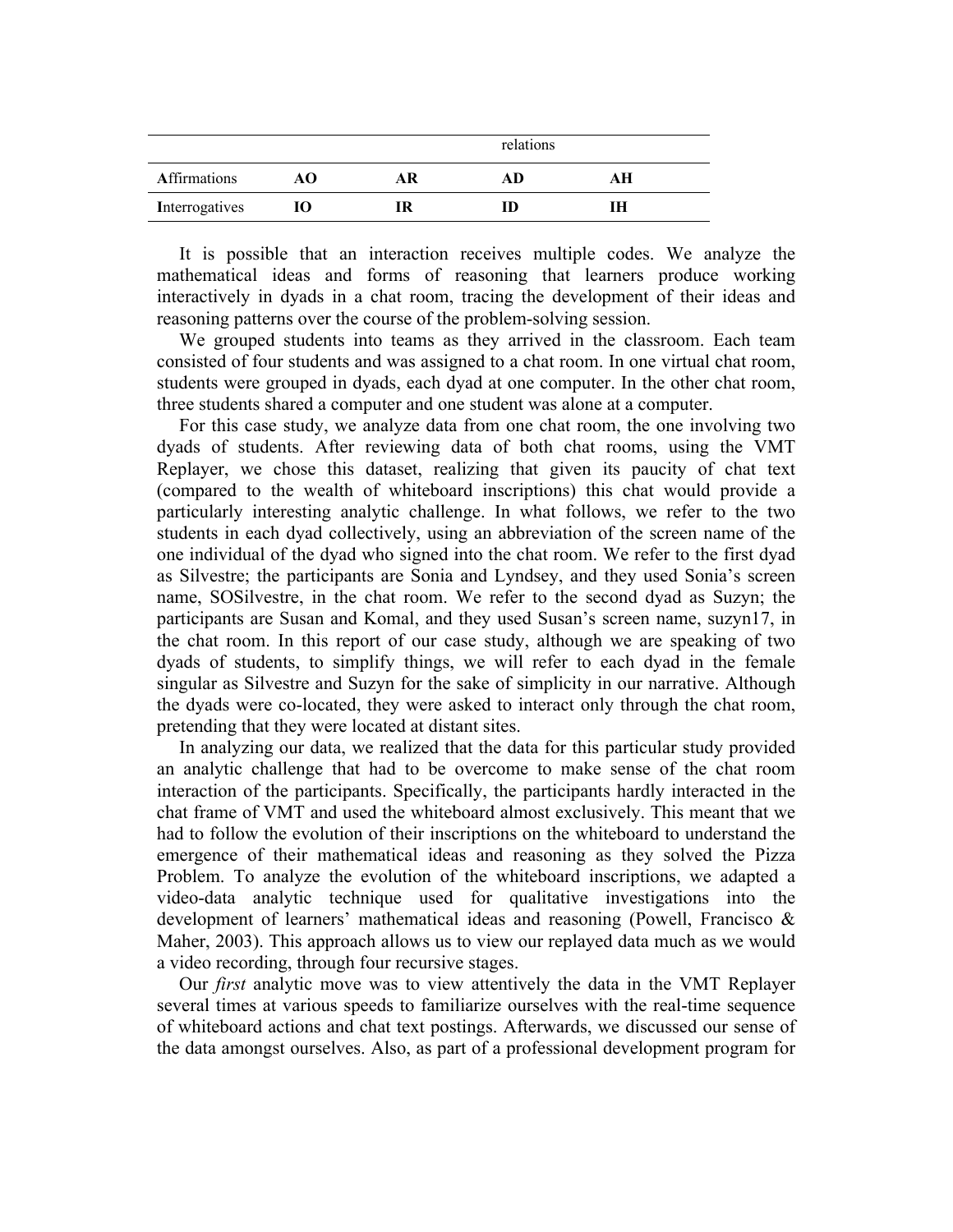teacher candidates of secondary mathematics, we engaged undergraduate mathematics students in viewing and discussing the data.<sup>1</sup>

After these initial viewings of the data, our *second* analytic move was to step carefully through the data with the VMT Replayer to create an objective description of actions that transpired in the chat and whiteboard spaces. We created these descriptions for each five-minute interval.

Following the descriptions, our *third* move was to code the data deductively and inductively, while also writing analytic, interpretative notes of the problem solving and other interactive accomplishments occurring in the session. For the deductive codes, we used the markers of attention to mathematical elements indicated in Table 13-1. For the inductive coding, we inquired into the heuristics and lines of reasoning evident in the data as well as to how the participants manage affordances and constraints of the virtual environment. We present the results of our coding in the next section of this report. In Table 13-2, we present an example of a description, interpretation and coding of three intervals of the chat-room actions, each less than a minute long, in three respective columns. In the three intervals (rows of the table) Silvestre contributes to Suzyn's solution, and then Suzyn subsequently critiques this addition and induces Silvestre to make further changes. In the interpretation column, for each interval, we include rationale for our coding of a particular chunk of data. The letters, EC, which stand for "explanation of code," precedes these rationales.

| Example of<br>time-interval<br><i>description,</i><br><i>interpretation,</i><br>and coding of<br>chat room<br>(chat text and<br>whiteboard<br><i>inscriptions</i> )<br>data<br>$12:50:02-$<br>12:50:16 | SOSilvestre creates an<br>ellipse filled with the<br>color red below the<br>ellipse containing the<br>textbox containing<br>"M/B/R." Within this<br>red ellipse,<br>SOSilvestre creates a<br>textbox and types<br>" $P/S/R$ ." | SOSilvestre creates an ellipse on suzyn17's side,<br>containing a textbox listing a pizza with pepper<br>and two other toppings, presumably because<br>SOS ilvestre is done with her work, and wants to<br>help out suzyn17. SOSilvestre seems to color the<br>pizza red to have more fun with the problem. This<br>seems to be the second attempt to collaborate since<br>suzyn17 wrote "Plain Pizza" into the chat window.<br>EC: (AO) SOSilvestre creates a pizza containing<br>peppers, sausages, and pepperoni as toppings on<br>Suzyn17's side of the whiteboard<br>EC: (AR) By creating a pizza for Suzyn17,<br>SOSilvestre engages in a relation among the<br>objects on Suzyn17's side of the whiteboard.<br>EC: (II) By creating a pizza for Suzyn17,<br>SOSilvestre essentially initiates an interaction with<br>Suzyn17, although the "interaction" here is not<br>verbal. | AO,<br>AR,<br>Н |
|--------------------------------------------------------------------------------------------------------------------------------------------------------------------------------------------------------|--------------------------------------------------------------------------------------------------------------------------------------------------------------------------------------------------------------------------------|----------------------------------------------------------------------------------------------------------------------------------------------------------------------------------------------------------------------------------------------------------------------------------------------------------------------------------------------------------------------------------------------------------------------------------------------------------------------------------------------------------------------------------------------------------------------------------------------------------------------------------------------------------------------------------------------------------------------------------------------------------------------------------------------------------------------------------------------------------------------------------------|-----------------|
| $12:56:24-$<br>12:56:49                                                                                                                                                                                | Suzyn17 types into the<br>chat window "WHO<br><b>COLORED MY PIZZA?"</b>                                                                                                                                                        | EC: (AO) SOSilvestre creates a pizza with peppers<br>as the only topping on Suzyn17's side of the<br>whiteboard. She then deletes this pizza.                                                                                                                                                                                                                                                                                                                                                                                                                                                                                                                                                                                                                                                                                                                                          | AO,<br>AR,<br>Н |

|  |  |  | Table 13-2. Time interval description. |  |
|--|--|--|----------------------------------------|--|
|--|--|--|----------------------------------------|--|

 $<sup>1</sup>$  These students are teacher candidates for teaching high school mathematics in economically</sup> impoverished, urban school districts and recipients of Robert Noyce scholarships, sponsored by the US National Science Foundation and administered through a joint project of Rutgers University, New Jersey Institute of Technology, the Newark Public Schools and the Newark Museum.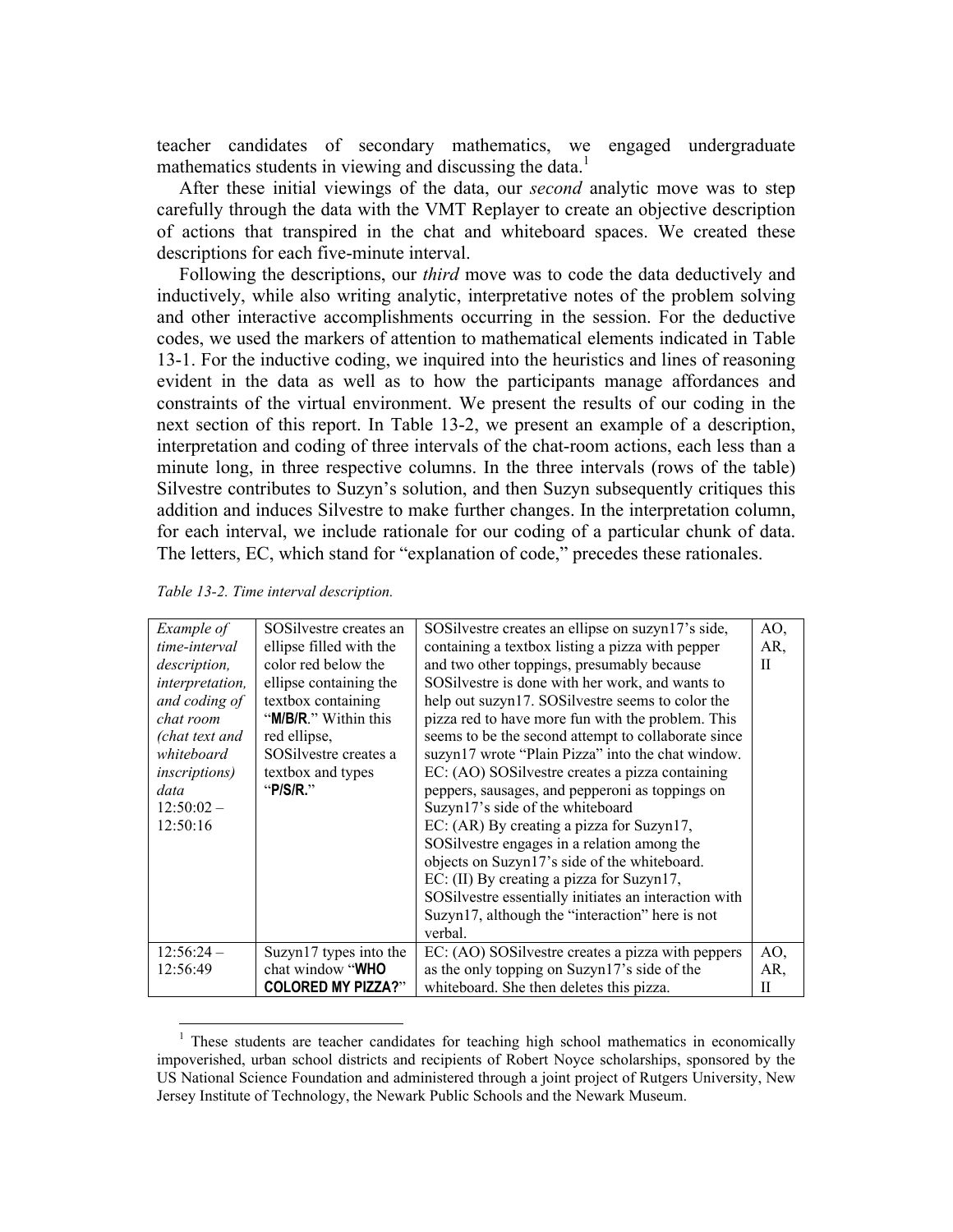|                         | SOSilvestre types "i<br>did I did". SOSilvestre<br>types "pizza red<br>right?" SOSilvestre<br>types "lol".                                                                                                                                               | $EC: (AR)$ By creating an additional pizza on<br>Suzyn17's side of the whiteboard, SOSilvestre<br>engages in a relation among the objects on<br>Suzyn17's side.<br>EC: (II) By asking "WHO COLORED MY PIZZA?" in<br>the chat window, Suzyn17 attempts to initiate an<br>interaction with SOSilvestre in the chat window<br>around the pizza that SOSilvestre has drawn for<br>Suzv <sub>n</sub> 17. |     |
|-------------------------|----------------------------------------------------------------------------------------------------------------------------------------------------------------------------------------------------------------------------------------------------------|-----------------------------------------------------------------------------------------------------------------------------------------------------------------------------------------------------------------------------------------------------------------------------------------------------------------------------------------------------------------------------------------------------|-----|
| $12:57:08-$<br>12:57:43 | SOSilvestre adjusts<br>the size of the ellipse<br>containing the textbox<br>containing "S/M/B/R".<br>suzyn17 types<br>"WHERE'S THE<br>CHEESE?"<br>SOSilvestre colors the<br>textbox containing<br>"P/S/R" yellow.<br>SOSilvestre types<br>"there it is". | EC: (AO) SOSilvestre colors yellow the peppers,<br>sausages, and pepperoni pizza on suzyn17's side.                                                                                                                                                                                                                                                                                                 | AO. |

Our third analytic move proceeded from our interpretations and EC rationales. We chunk the data by reorganizing them into specific categories based on the deductive and inductive codes. This allowed us further to understand the actions the team takes to make sense of the problem and the sequence of subsequent actions the participants perform to present and refine their solutions. In this stage, we also create a story line, deciding how the data informs our research question and what other interpretive frames the data suggest. The *fourth* stage of our analytic process was to compose a narrative, the report that you are reading.

Our trajectory of analytic moves is far more recursive than the linear description we have just provided. For instance, we refined and corrected the description as we coded and composed interpretations of chunks of data. In some instances, deductive and inductive coding occurred almost simultaneously.

### **Results**

With regards to our inquiry into the cognition of the team of participants, our investigation concerns two guiding questions: (1) How do learners interactively build (externally represented) mathematical meanings by collaborating in small groups, using a computer-mediated communication system? (2) In the process, what mathematical ideas, heuristics and reasoning do they develop? These are overarching questions of our research program. The data that we analyze here represents a small, preliminary case study. We present the results along several dimensions: interaction, heuristics, mathematical ideas, mathematical reasoning. Afterward, we discuss issues that emerge from our results and conclude with implications of our case study.

The data of this case surprised us in that the team communicates sparingly with chat text and mainly through whiteboard postings. In our experience, most teams use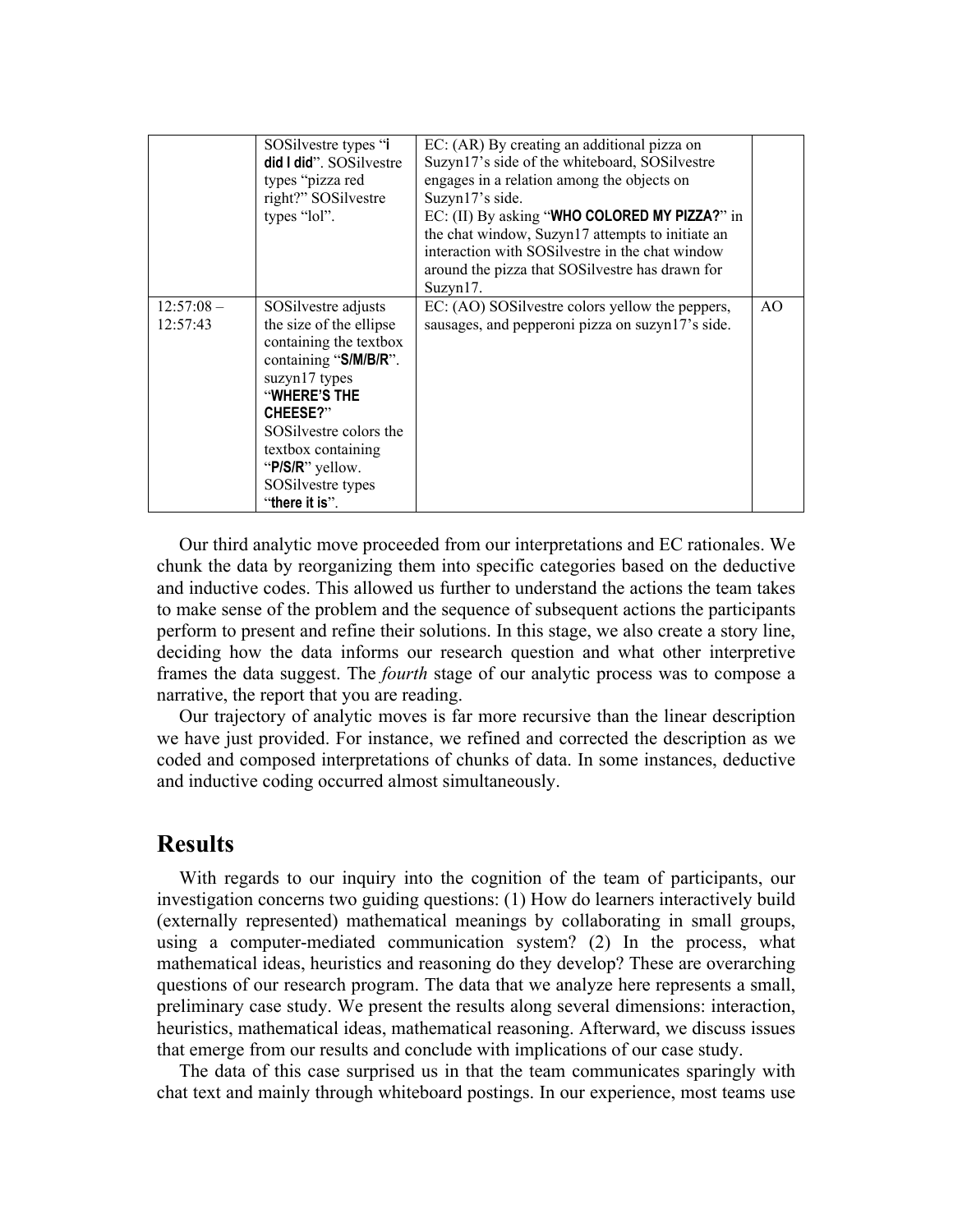the chat space to a much greater extent than this team does. Consequently, our analysis of the mathematical ideas and reasoning that the students engaged is not primarily based on their textual communication, but rather mainly on an examination of the evolution of their inscriptive whiteboard interactions.

#### **Interaction**

The student participants worked in dyads and the two dyads, as a team, interacted through the VMT system using two interaction spaces, the chat and the whiteboard frames. The dyads used the chat room to work through the problem, with one student of each dyad controlling the mouse and keyboard. The two dyads interacted with each other for the vast majority of the time through inscriptive postings on the whiteboard. In the nearly two hours of interaction, the students rarely used the chat frame to communicate with the other dyad.

Our analyses of the data reveal how participants use the affordances of the VMT environment, how they managed constraints they encountered in it, and what mathematical ideas, heuristics and lines of reasoning are evident in their collaborative interactions. The initial work of the online group can be read as establishing its bearings. These include how to work within the affordances and constraints of the VMT environment, how to manage the shared workspace and how to represent the object with which they will work.

#### **Interactive Initiation of Inscriptive Phases**

The two dyads of participants, collaborating in a single chat room, develop inscriptions or, more specifically, discursive objects or artifacts that serve to simultaneously represent and beget their mathematical ideas and reasoning as they build solutions to the problem. As Sfard (2000) notes, "mathematical discourse and its objects are *mutually constitutive*" (p. 47, original emphasis). While building their solutions, the development of discursive objects occurs in what we discern as phases.

*Phase 1* is initiated when the dyad of participants, Silvestre, experiments with drawing ellipses, which seem to be analogous to pizza pies. The participant dyad, Suzyn, then also experiments with drawing ellipses.

*Phase 2* entails labeling ellipses. Suzyn types "**Plain Pizza**" in the chat frame and uses the reference tool to link this chat statement with an ellipse on the whiteboard. Afterward, Silvestre creates a textbox in an ellipse and types "**plain T & C**," establishing that it perhaps is more convenient to indicate a pizza and its topping such as a plain tomato and cheese pizza with a textbox superimposed onto an ellipse rather than linking a chat statement with an element—an ellipse—drawn on the whiteboard. With this action, Silvestre appears to offer an implicit proposal. Both labeling approaches seem to be cumbersome for the participants, and in the next phase, each dyad modifies their approach.

In *phase 3*, apparently influenced by Silvestre's use of a textbox superimposed onto an ellipse, Suzyn incorporates this technique into her representation. Each ellipse that Suzyn creates is labeled with a textbox and represents a specific pizza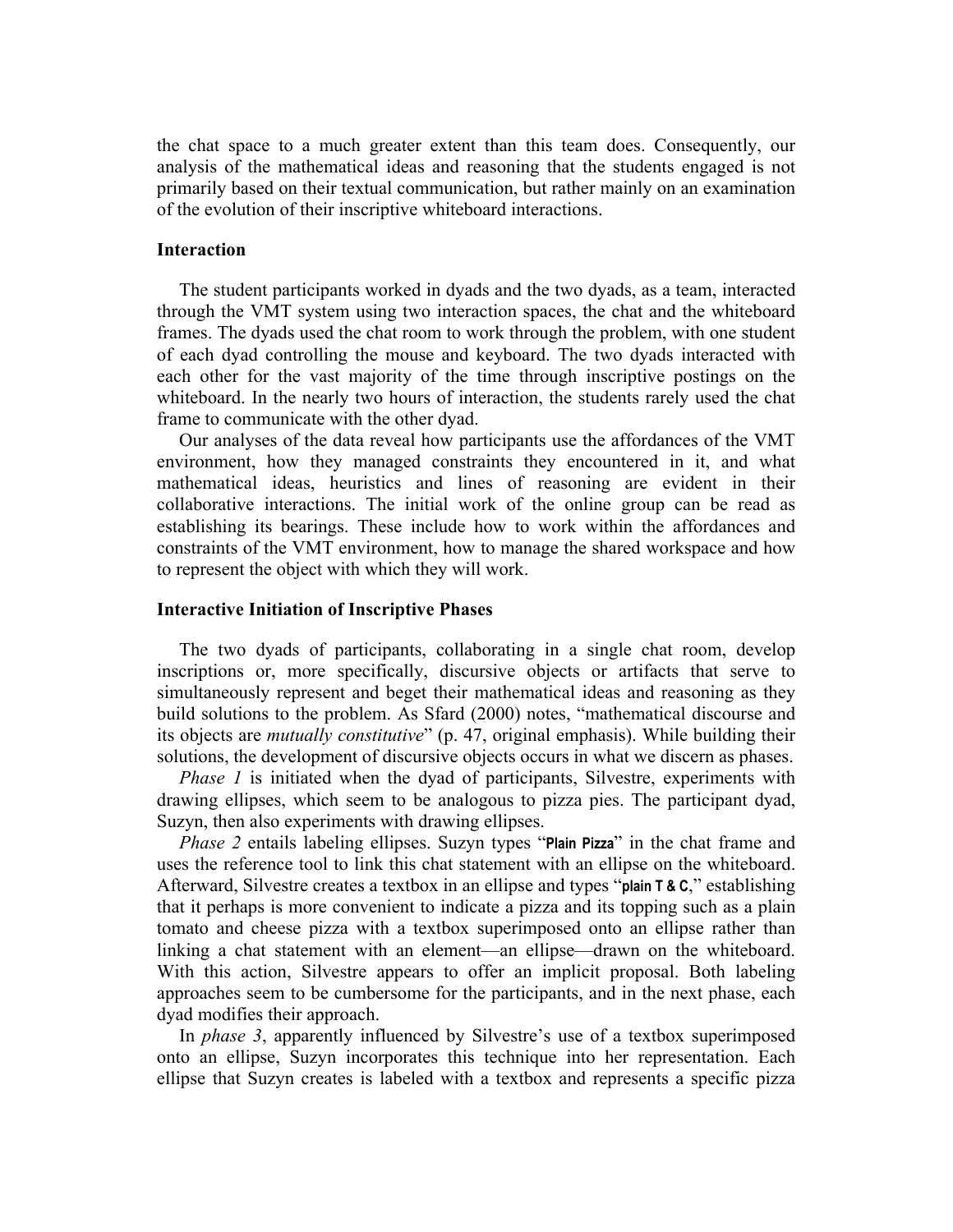with particular toppings. Suzyn employs this iconic representation for most of the remaining time in which she works. By this point, Silvestre and Suzyn type on separate parts of the whiteboard. Silvestre uses the left side while Suzyn uses the right side.

In their modified representations, each dyad uses the symbol, P. However, what does P represent, peppers or pepperoni? Silvestre settles the question by creating a key in which she indicates what letter represents what topping: P for peppers, S for sausage, M for mushroom, B for Bacon and R for pepperoni. In a different way, Suzyn also announces what P stands for. She creates a textbox, types "**PEPPERS**" into it and lines up in a column under this heading her three pizzas that contain P: P/B, P/S and P/M. Instead of an ellipse representing a class of pizzas, each ellipse represents a different pizza, differentiated from the others by its topping. These objects or pizzas are also similar to each other in that each contains two toppings, one of which is P, indicating that Suzyn is engaged with relations among objects. This pattern is indicative of thinking about grouping different possible pizzas by cases. In this instance, the case is two-topping pizzas with each including P as a topping. Suzyn employs this iconic representation for most of the remaining time in which she works (see Figure 13-2).

While Suzyn modified her representation, also in phase 3, Silvestre changes her notational scheme and develops a symbolic inscription. To indicate the mathematical objects with which she is working, she types **P/S**, **P/M**, **P/S** and **P/R** into a single textbox superimposed on an ellipse. Now, a single circular ellipse is not a single pizza but represents a class of pizzas. Her notation's structure appears to be the following: a single pizza has two toppings and the toppings on a pizza are separated with slashes. Her inscription also indicates a relation among the objects with which she is engaged; namely, each object is a two-topping pizza with **P** as one of its toppings. Moreover, this pattern is suggestive of a strategy by which she may intend to list different possible pizzas. In this instance, it is grouping different, possible pizzas by cases. In this case, it is two-topping pizzas with **P** as one of the two toppings (see Figure 13-2).



*Figure 13-2. Screenshot of phase 3.*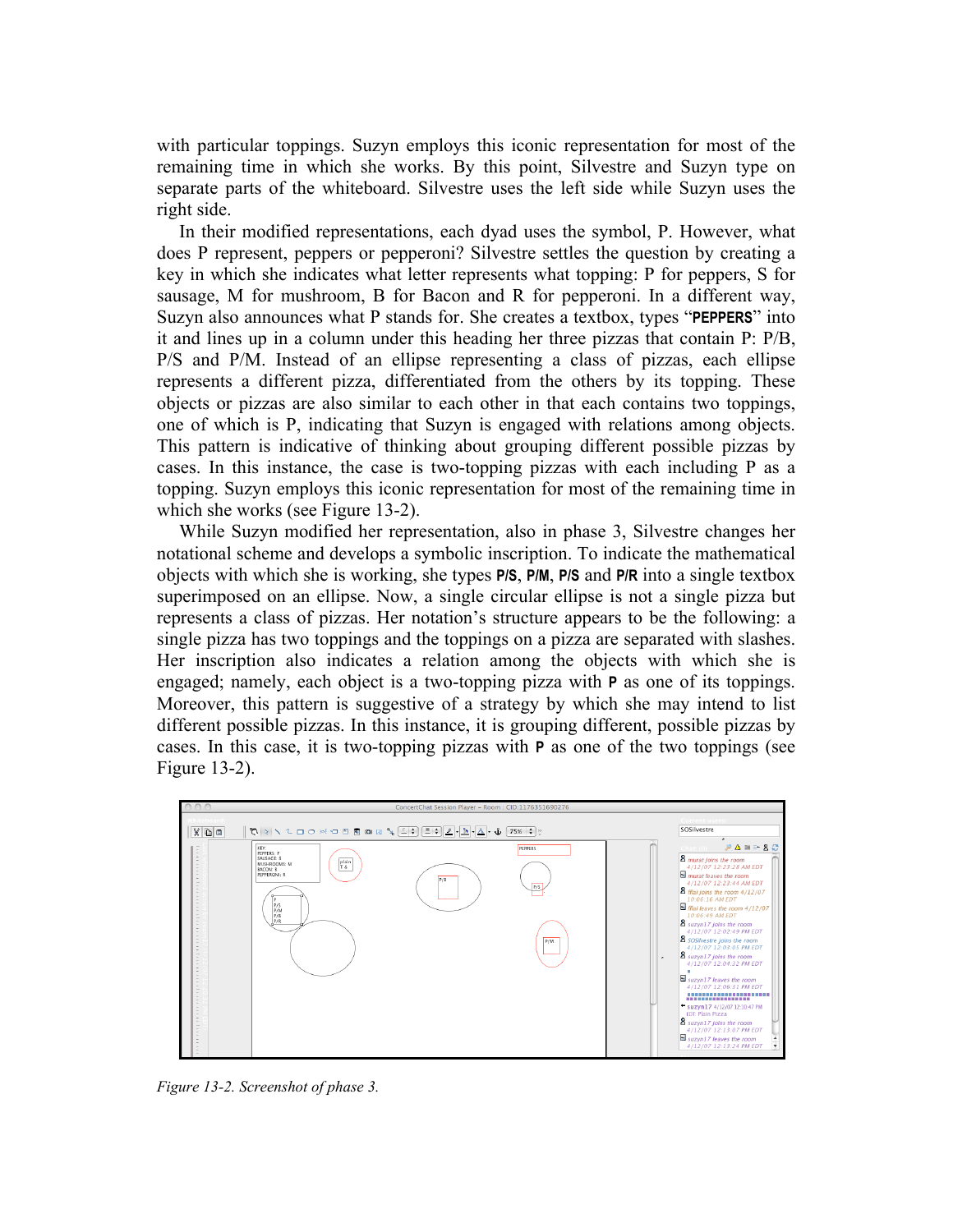Silvestre further modifies her notational scheme by removing forward slashes. Instead of using **P/M** or **P/S** to represent pizzas with peppers and mushrooms or pizzas with peppers and sausages, respectively, Silvestre uses **PM** and **PS** to represent these pizzas. In addition, she expands upon her representation and uses it to designate pizzas with more than two toppings. For instance, a pizza with sausages, bacon and pepperoni is represented by **SBR**.

In *phase 4*, Suzyn finally seems to adopt Silvestre's notational inscription to display her way of reasoning about a solution to the problem. Suzyn develops a symbolic inscription. To display her solution, she moves Silvestre's inscriptions to the bottom of the whiteboard (see Figure 13-3, bottom center). Placing each case within a textbox, Suzyn lists and enumerates pizzas containing certain numbers of "**combinations**." She lists one pizza with "**0 Combinations**" or no toppings, five pizzas with "**1 Combination**" or one topping, ten pizzas with "**Two Combinations**" or two toppings, ten pizzas with "**Three Combinations**" or three toppings, five pizzas with "**Four Combinations**" or four toppings and one pizza with "**Five Combinations**" or five toppings. Like Silvestre, Suzyn uses combinations of letters as the objects with which she exhibits her thinking about different possible pizza pies and relationships among these possibilities, but groups her pizzas according to total number of toppings as opposed to common toppings (see Figure 13-3, textbox on left).



*Figure 13-3. Screenshot of phase 4.*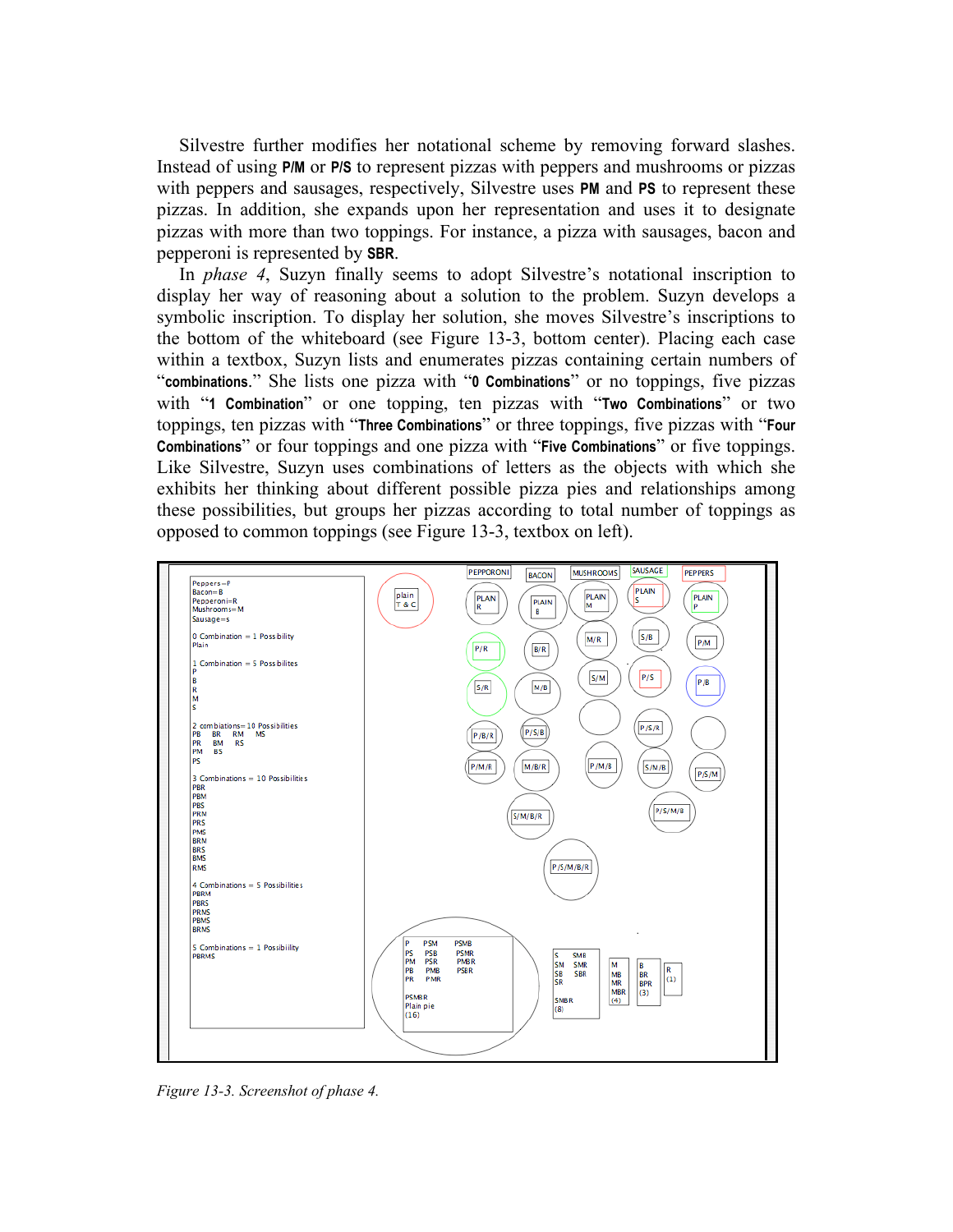#### **Representing Objects and Engaging with Relations among Objects**

As we have seen, the groups develop two different representations for the objects with which they develop mathematical ideas and reasoning. The dyad designated by Suzyn initially uses an iconic inscription for each of their pizzas. It consists of an ellipse formed into a circle and a textbox with letters. The letters **P, S, M, B** and **R** are toppings and combinations of them are placed in a textbox atop an ellipse. Suzyn uses the two inscriptions—ellipse and a non-empty textbox—to represent a particular pizza pie.

Different from Suzyn's iconic representation, Silvestre develops a symbolic inscription. She uses combinations of letters as the objects with which she exhibits her thinking about different possible pizza pies and relationships among these possibilities. For instance, **P, S, M, B** and **R** stand for objects or pizza toppings and combinations of these letters such as **M**, **PS** or **SBR** designate different possible pizzas. In her semiotic system, Silvestre uses a letter or combination of letters to represent both particular toppings and pizza pies with particular toppings. That is, **P** can stand for one of the available toppings (peppers) or a one-topping pizza (of peppers). Unlike Suzyn's inscriptive system, where two distinct types of inscriptions represent toppings and pizzas with toppings, Silvestre's symbols play dual roles. Later Suzyn will appreciate the economy of this semiotic system and she will shift her notational usage.

Interestingly, although at the start of the group's problem-solving session Silvestre initiated constructing ellipses on the whiteboard and used textboxes to label an ellipse—such as when she created a "**plain T & C**" pizza—the chore or cumbersomeness of drawing and labeling within the whiteboard may have contributed to her development of another, more convenient representation. Drawing elliptical shapes and creating textboxes on the shared workspace are affordances of the system, which at the same time represent a constraint because of mechanical or motor difficulties involved in creating and coordinating these objects. This constraint may have impelled Silvestre to find a less representational, more symbolic and therefore computationally more powerful inscription.

With her inscriptive objects, Silvestre engages with relations among their objects. Just as Silvestre and Suzyn developed different representations, they also engage with different relations among the objects or pizzas. Suzyn indicates relations among her objects spatially by locating pizzas that contain a particular, common topping, like peppers, under a column head by the name of the common topping. The column headed by "**Peppers**" has four pizzas each containing peppers with one different other topping and one pizza with just peppers as its topping; the column headed by "**Sausage**" has three pizzas each containing sausage with one different other topping and one pizza with just sausages as the topping; the column headed by "**Mushroom**" has two pizzas each containing mushrooms with one different other topping and one pizza with just mushrooms as the topping; the column headed by "**Bacon**" has one pizza containing bacon with one different other topping and one pizza with just bacon as the topping; the column headed by "**Pepperoni**" has one pizza with just peppers as the topping. Each successive column had one less pizza than the one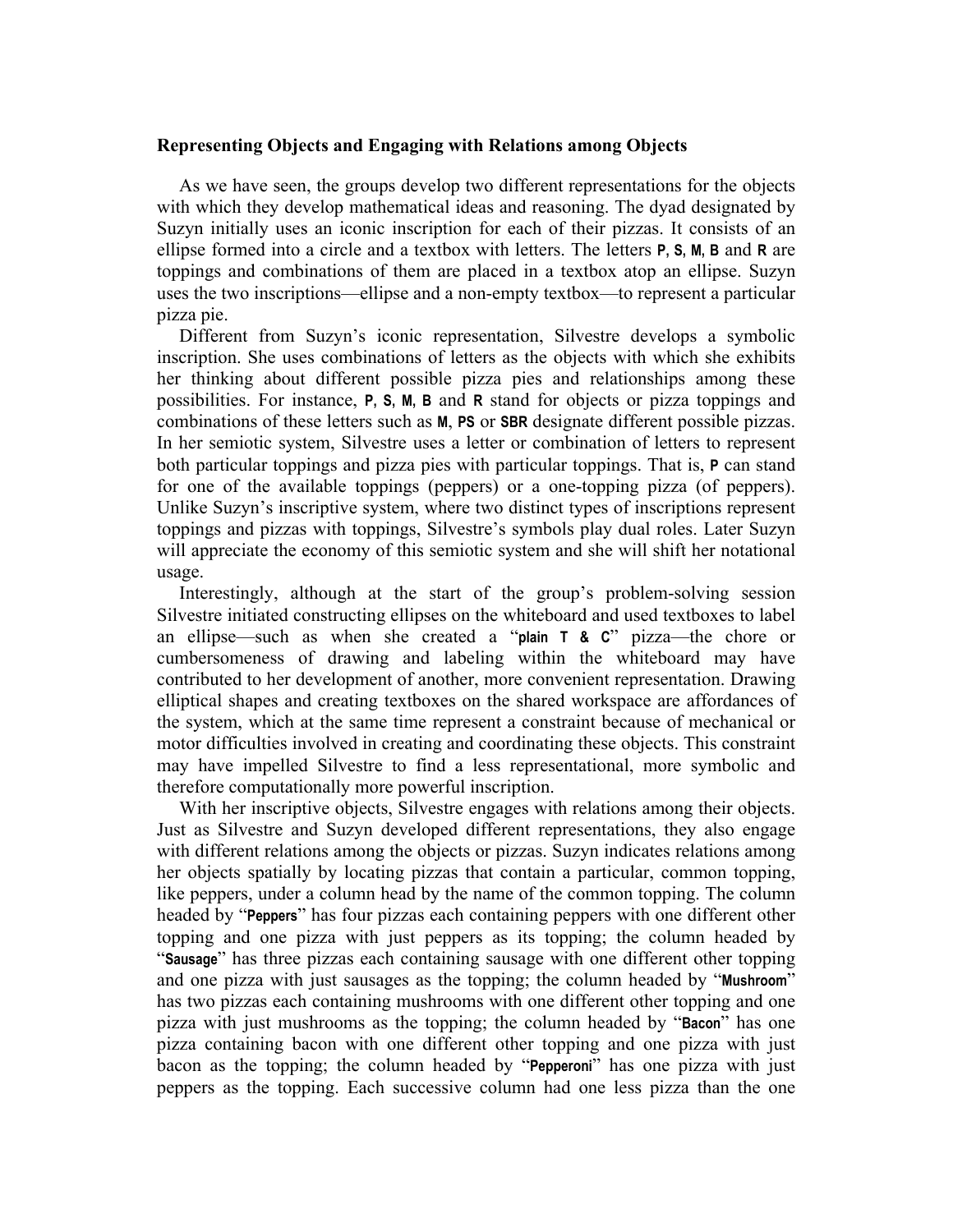before it because it does not include the topping used in the previous column. Suzyn seems to realize this before labeling her pizzas since, as she went along, she drew just the right number of ellipses under each column heading.

Silvestre presents her perception of relationships among objects, the different possible pizzas. In turn, she considers each available topping and, in separate textboxes, lists all possible pizzas that contain it as a topping (see the five textboxes at the bottom of Figure 13-3). That is, first, she lists all possible different pizzas containing P or peppers; second, all possible, different pizzas containing **S** or sausage, except for those that contain **P** since they were already accounted for; third, all possible, different pizzas containing **M** or mushroom, except for those that contain **P** or **S** since they have already been accounted for; fourth all possible, different pizzas containing **B**, except for those that contain **P**, **S** or **M** since they have already been represented, and finally, all possible, different pizzas containing **R**, except for those that contain **P, S, M** or **B** since they have already been indicated.

#### **Engaging with Dynamics Linking Different Relations**

The work of Suzyn and Silvestre evidence their engagement with dynamics linking different relations or, in other words, relations among relations. Silvestre listed, for example, pizzas containing peppers, **P**, in a textbox. This listing by itself is a relation. Ultimately, she arranged the possible pizzas containing in turn each of the five available toppings into separate textboxes. The textbox containing pepper pizzas is to the left of the textbox containing sausage pizzas, which is to the left of the textbox containing mushroom pizzas, which is to the left of the textbox containing bacon pizzas, which is to the left of the textbox containing the pepperoni pizza. Her inscriptive and spatial work indicates that Silvestre views each listing as distinct from the others. In this sense, she is also engaged with dynamics linking—by distinction—different relations.

In an analogous manner, Suzyn signals her engagement with relations among relations. She lists different possible pizzas by considering cases. In the long, rectangular textbox on the left in Figure 13-3, Suzyn lists in turn all possible pizzas with 0 toppings, 1 topping, 2 toppings, 3 toppings, 4 toppings and 5 toppings. Each case indexes a relation and is distinct from the others. Her listing indicates Suzyn's engagement with dynamics linking different relations.

Each of the participants—Suzyn and Silvestre—considers different dynamics linking different relations. The structure of their thinking in this regard reveals different perceptions of the underlying mathematical structure of the problem. We elaborate on this in the discussion section below.

#### **Inventing Heuristics**

Both Suzyn and Silvestre seemed to invent heuristics based on the resources within the VMT environment. For example, both started off by drawing ellipses using the ellipse tool. It seems that Suzyn then realized, after using the referencing tool to label an ellipse as a plain pizza, that the textbox could be better used for this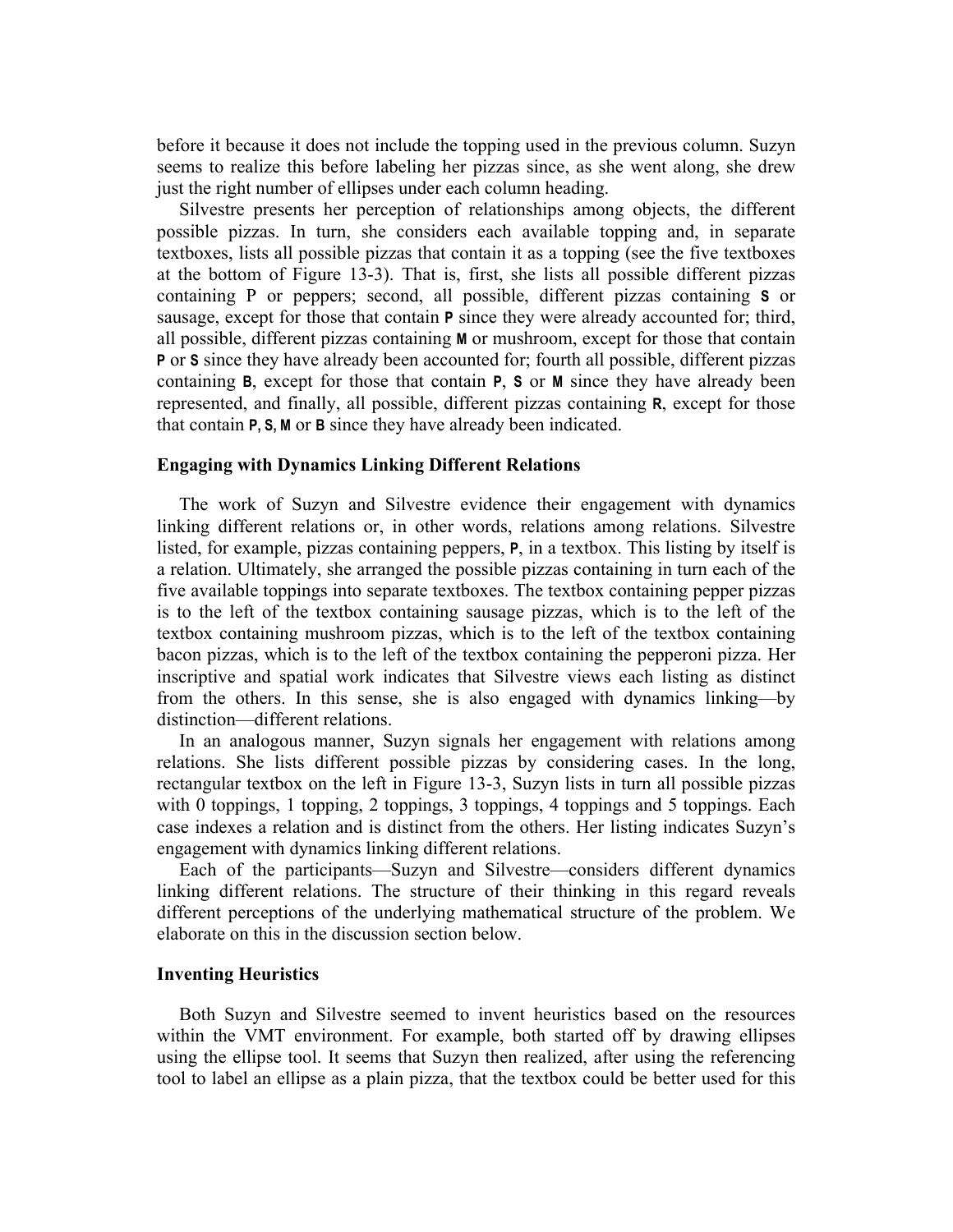purpose. Thus, for the early part of her work session, Suzyn used ellipses labeled by textboxes to represent her pizzas. Her solution representation is iconic.

For Silvestre, the drawing of ellipses may have seemed too cumbersome. Silvestre used a symbolic method of representation. Specifically, she used the textbox tool to list pizza possibilities. Within separate textboxes, Silvestre listed pizzas containing peppers as a topping, pizzas containing sausage as a topping that have not already been listed, and so on.

Suzyn's evolution of heuristic use from iconic representation to symbolic representation may have been influenced by Silvestre's use of symbolic representation in her solution method. That Silvestre was able to list more pizzas with her method than Suzyn was able to list with her iconic representation may have influenced Suzyn to use a symbolic representation to complete her solution. Interestingly, although both Suzyn and Silvestre end up with symbolic representations, their solutions are quite different.

#### **Reasoning about Possibilities**

The work of the team and of each of the two dyads in the team exemplifies particular types of mathematical analysis: *reasoning by cases* and *reasoning by controlling variables.* The teams of Silvestre and Suzyn both begin their work by indicating possible pizzas with two toppings in which one is P, peppers. On the one hand, this line of reasoning continues to dominate the work of Suzyn throughout the session. *Suzyn reasons by cases by counting and listing pizzas with one topping, pizzas with two toppings, pizzas with three toppings and pizzas with four toppings*. Suzyn continues reasoning by cases by listing additional combinations in her textbox. She lists the combination of no toppings, a plain pizza and the combination of all toppings, a pizza containing peppers, sausages, mushrooms, bacon and pepperoni.

 On the other hand, Silvestre shifts from reasoning by cases to reasoning by controlling for variables. When Silvestre creates a textbox and types in four pizzas containing peppers as a topping with the combinations of peppers and sausage, peppers and mushroom, peppers and sausage, and peppers and pepperoni, this is the first instance of reasoning by cases. Later on, *Silvestre controls for the variable P, as she lists one-, two-, three- and four-topping pizzas containing peppers*. Silvestre then creates a textbox and lists pizzas containing sausages, sausages and two other toppings, and sausages and three other toppings.

Within each textbox, Silvestre also engages in reasoning by cases. She adjusts her list of pizzas with peppers so that one-, two-, three- and four-topping pizzas all appear in separate columns. Before the adjustment, pizzas with three and four toppings appeared in the same column. In a similar fashion, Silvestre arranges her listing of pizzas containing sausage, not containing peppers, by grouping the possibilities according to the number of toppings.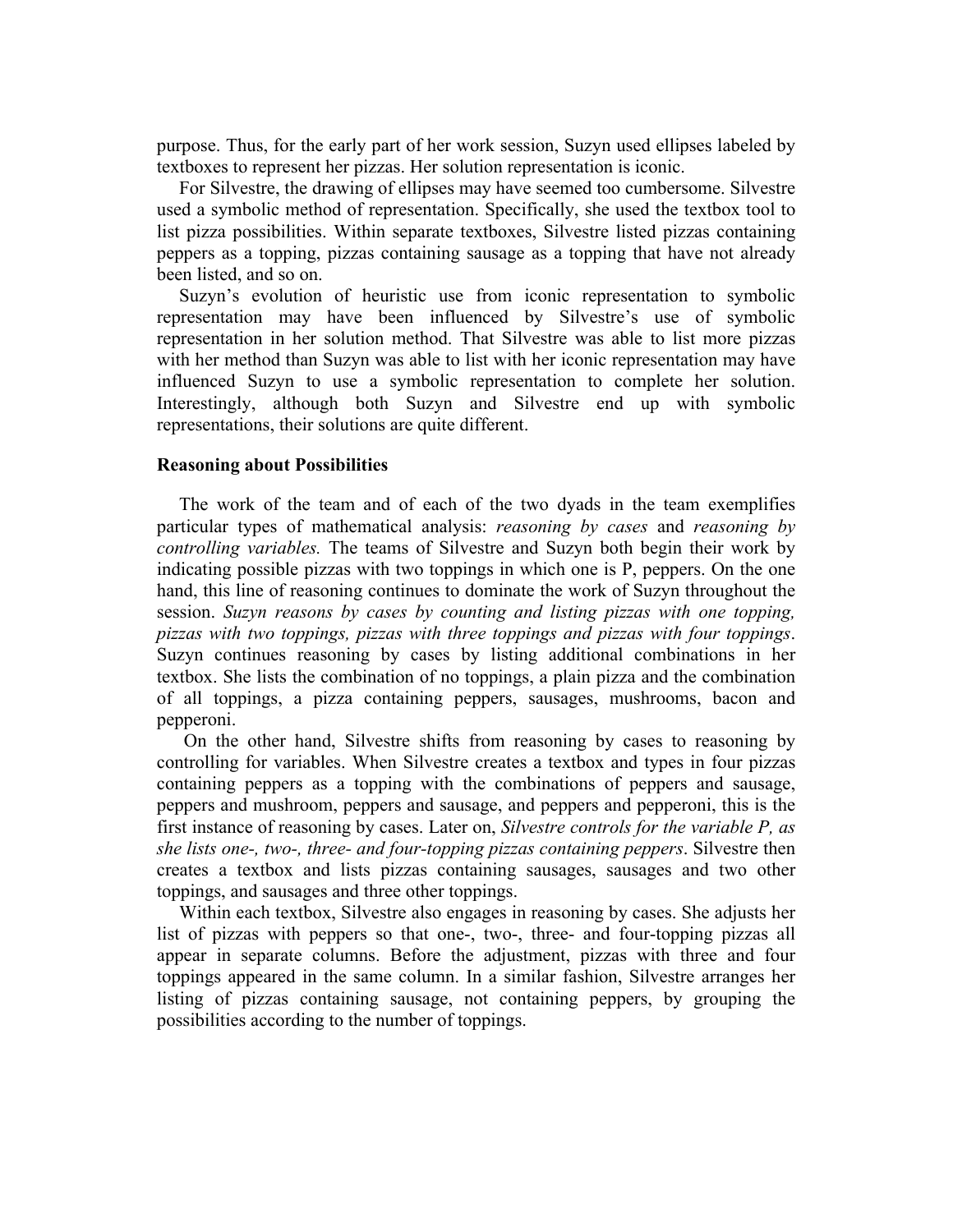### **Discussion**

Our aims were to investigate—based on data gathered from chat-room participants' mathematical problem solving within the VMT environment—how to study chat-room participants' development of mathematical ideas and lines of reasoning, and what ideas and reasoning are evident in the data. In the following sections, we discuss the significance of the results in the light of our theoretical and cognitive perspectives.

#### **Discourse Creating Objects and Objects Shaping Discourse**

To explore, develop and communicate their mathematical ideas, the four students—acting as dyads Suzyn and Silvestre—interactively unfold an inscriptive system composed of objects as well as implicit relations among the objects and relations among the relations. After entering their assigned chat room in the VMT environment and after reading the statement of the Pizza Problem, the students experiment drawing circular ellipses and initially default to pictorial or iconic representations of pizzas. Suzyn types "**Plain Pizza**" and uses the reference tool to link this chat statement to an ellipse on the whiteboard. Immediately afterward, Silvestre creates a textbox superimposed on an ellipse and types "**plain T & C**," which we understand to mean a plain pizza of tomato and cheese. In subsequent actions of creating objects on the whiteboard, Suzyn incorporates Silvestre's technique of drawing an ellipse and labeling it by typing into a textbox superimposed on the ellipse. Each ellipse that Suzyn creates is labeled with a textbox and represents a specific pizza with particular toppings, with each of the toppings separated by a slash. Each ellipse also represents a different pizza, differentiated from the others by its indicated toppings. Both Suzyn and Silvestre use ellipses in their representations of pizzas perhaps because representing pizzas in a pictorial manner makes the problem more personal, less abstract and easier to work with in early stages of their thinking. Their initial discourse in the chat and whiteboard spaces concerns experiments with designs for the objects on which they will work.

After Silvestre experiments with using an ellipse labeled with a textbox as a way of indicating pizzas, she changes from an iconic to a symbolic representational scheme. The chore of drawing and labeling within the VMT system may have contributed to her development of a less pictorial, more symbolic, and therefore, computationally more powerful inscription.

To indicate the mathematical objects with which they are engaged, Silvestre's initial symbolic inscription involved a list of letters and slashes—**P/S, P/M, P/S** and **P/R**—typed into a single textbox superimposed on an ellipse, indicating pizzas and their toppings. The structure of the notation appears to be the following: each group of two letters with a slash between them is a single pizza with two toppings with each topping indicated by a letter. The ellipse is not a single pizza but indexes a class of pizzas and a relation among them. The relation that it indexes seems to be all twotopping pizzas containing peppers, **P**. This pattern may suggest how Silvestre intends to list different possible pizzas, distinguishing classes of pizzas by means of ellipses.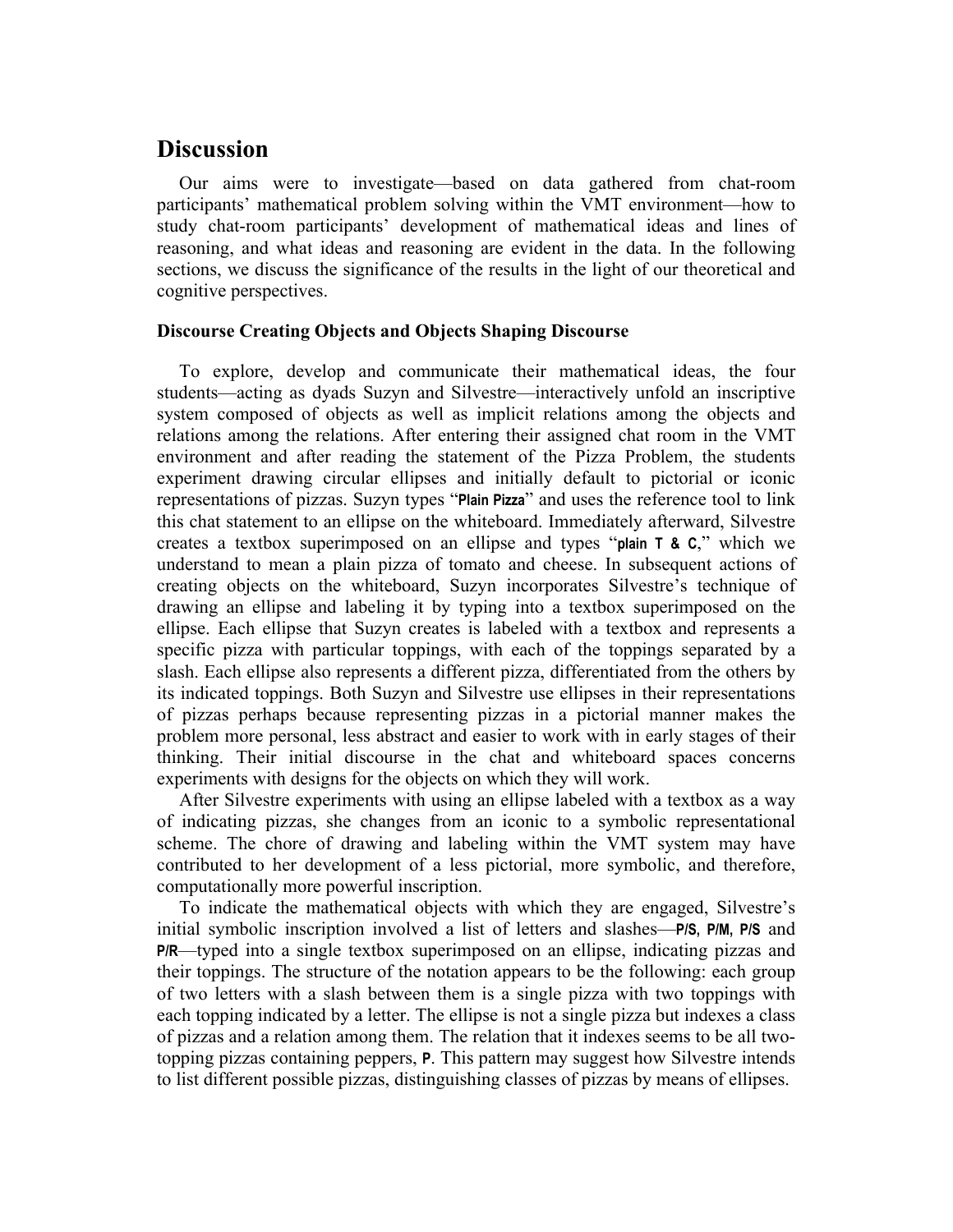There is an interaction between Silvestre's objects and her problem-solving strategy. The objects push her discourse in new directions. Silvestre modifies and extends her inscriptive and problem-solving strategy. She uses combinations of letters without slashes as objects to represent different possible pizza pies and relationships among these possibilities. For instance, **P, S, M, B** and **R** stand for the five different pizza toppings and combinations of these letters such as **M, PS** or **SBR** designate different possible pizzas. Silvestre uses a letter or combination of letters to represent both particular toppings and pizza pies with particular toppings. That is, **P** can stand for one of the available toppings (peppers) or a one-topping pizza (of peppers).

Silvestre's development of a more cogent and computationally powerful inscription parallels shifts in her discourse. That is, this notational scheme allows her to not only illustrate pizzas with different combinations of topping but also to engage with patterns and relationships of these combinations and to use these patterns and relationships to engage with and illustrate relations among the relations. In her final solution, she presents in five different textboxes different classes of pizzas: first, all different possible pizzas containing peppers, **P**; second, all pizzas containing sausage, **S**, but not containing peppers; and so on. Examining these textboxes makes Silvestre's strategy for listing pizzas evident. In the textbox with pizzas containing peppers, a one-topping pizza containing peppers is listed first. Then, for each twotopping combination containing peppers, peppers is listed first, followed by singletopping combinations of sausages, mushrooms, bacon, or pepperoni, listed in this order. A similar systematic strategy is followed for pizzas containing other toppings. Note that the order in which pizzas containing certain toppings are presented (pizzas containing peppers, pizzas containing sausages, pizzas containing mushrooms, pizzas containing bacon, and finally pizzas containing pepperoni) is the same as the order of the toppings presented in each textbox (Figure 13-4).



*Figure 13-4. Screenshot of Silvestre's final solution.*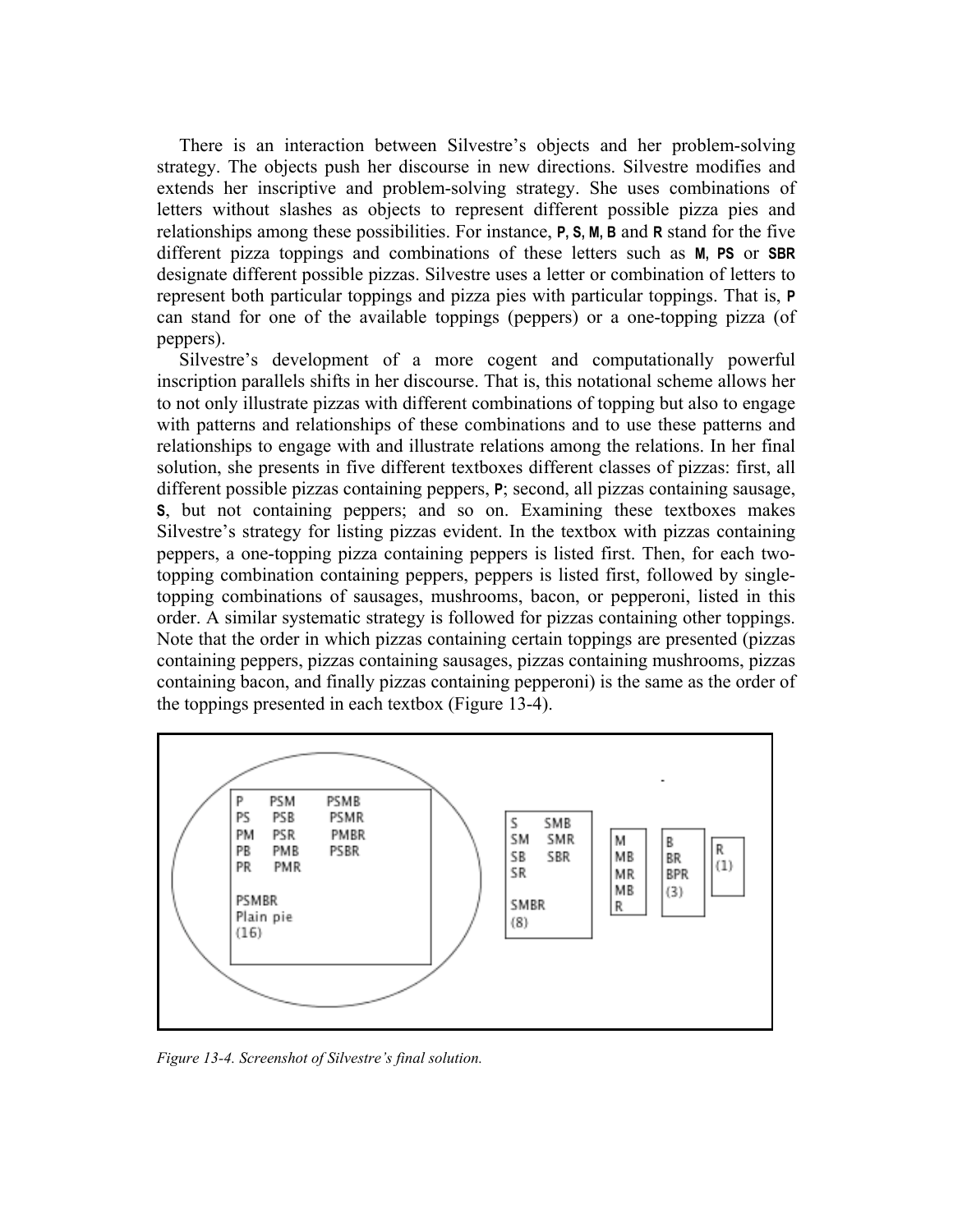The content of the textboxes displays particular relations among the pizzas and the different textboxes distinguish relations among these relations. This inscriptive system that Silvestre develops illustrates the theoretical point about the signs learners choose and how their signs provide an analytic window into the signified field of conceptual material or ideas with which they engage (Powell, 2003).

The team's initial and later work to create and use their mathematical objects exemplifies another theoretical point. Sfard (2000) theorizes, "mathematical discourse and its objects are *mutually constitutive*" (p. 47, original emphasis). Through their discourse, the students in our data develop approaches to represent the objects on which they work in their solution space. They consider and modify an initial proposal for how to represent their objects—pizzas with particular toppings. Each dyad elects to work with a different representation, one iconic and the other symbolic. The emergence to these inscriptive systems usher into the discourse two directions of work toward a solution of the problem. Indeed, the process of designing objects shapes their respective solution space. Silvestre's symbolic representation supports her reasoning about the different possible pizzas as collections in which they control variables, holding **P** (peppers) fixed and listing first all possible pizzas containing **P**. Though Suzyn's iconic representation supports her reasoning—cases defined by the number of toppings—it proves cumbersome and inefficient. Toward the end of the problem-solving session, she abandons it in favor of Silvestre's symbolic representation. The iconic representation communicates the physicality of a pizza—an ellipse—and in a textbox displays its toppings. The symbolic representation—concatenated letters—simultaneously lists the toppings of a pizza and stands for the pizza itself. The meaning of the objects and the meaning presented through the objects are constituted through their use. From their discursive interactions in the two interactive spaces of VMT, the teams implicitly agree that what distinguish pizzas from one another are their toppings. Therefore, it is sufficient to list their toppings without having to draw pictures of pizzas. Through their discursive interaction the team constitutes the objects and, in turn, their objects shape and advance the discourse. This point is further evidenced in the next section.

#### **Dyads Influencing Dyads**

When Suzyn and Silvestre enter the VMT space, they both begin by drawing ellipses. Suzyn uses a chat posting of "**Plain pizza**" to link to one of her ellipses as a way of labeling it as a plain pizza. Silvestre takes one of her ellipses and places a textbox inside, and labels it "**plain T&C**." Suzyn seems to be influenced by this and subsequently uses this notational scheme to develop her solution.

While both dyads use letters to represent the pizza toppings, the letter **P** can represent either peppers or pepperoni. Silvestre settles this problem by creating a key in which she indicates what letter represents what topping: **P** for peppers, **S** for sausage, **M** for mushroom, **B** for Bacon and **R** for pepperoni. In a different way, Suzyn also announces what **P** stands for. She creates a textbox, types "**PEPPERS**" into it, and lines up in a column under this heading her three pizzas that contain **P**. After Silvestre creates this key, Suzyn appears to adopt Silvestre's notation.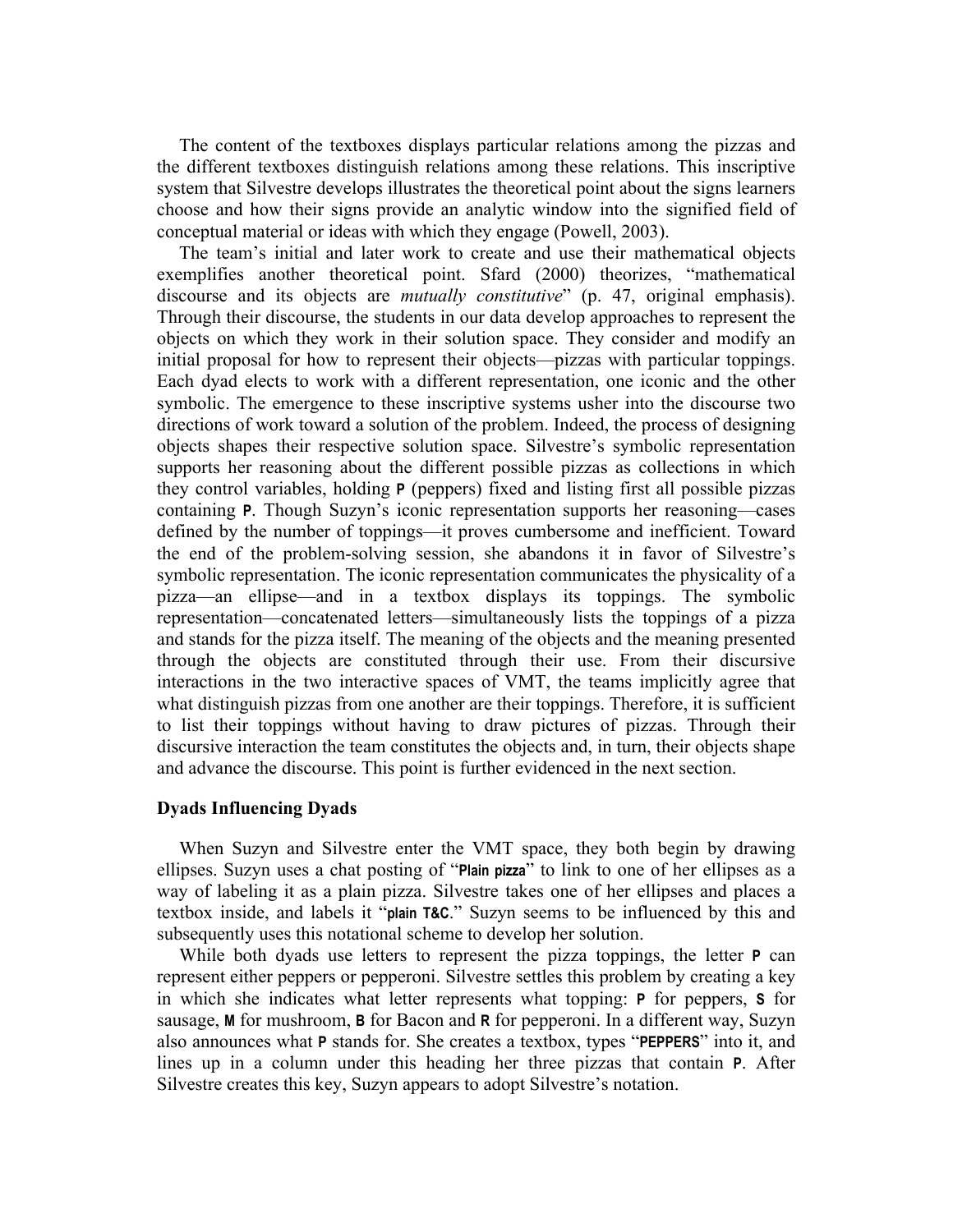Unlike Suzyn's inscriptive system, where two distinct types of inscriptions represent toppings and pizzas with toppings, Silvestre's symbols play dual roles. The economy of this semiotic system is appreciated by Suzyn and she shifts her notational usage to a symbolic notational scheme.

Throughout the session, both Suzyn and Silvestre influenced each other in various ways. In the beginning of the session, Silvestre was influenced by Suzyn to use ellipses to represent pizzas, but used textboxes instead of linked chat statements to label the ellipse. Later on, Silvestre switched to a symbolic representation of pizzas, perhaps seeing that the iconic representation was not suitable for generating large numbers of possibilities. Near the end, that Silvestre was able to list more pizzas with her method than Suzyn was able to list with her iconic representation may have influenced Suzyn to use a symbolic representation to complete her solution.

Within the session, through mutual influences the gradually shared semiotic conventions were established as a system of shared meaning underlying the on-going social practices or methods jointly available to the two dyadic participants.

#### **Dyadic Reasoning**

Interestingly, Suzyn and Silvestre engage similar reasoning processes but with different inscriptive results. They both reason by cases. Moreover, within each case, they reason by controlling variables. However, their distinct inscriptive results emerge from their differentiated cases. In her final symbolic inscription, Suzyn lists her pizzas by separating them into cases, according to the number of toppings and, within each case, controls variables. Under 0 topping pizzas, she lists a plain pizza (tomato sauce and cheese). Under 1-topping pizzas, she lists a pizza containing only peppers as a topping, then a pizza containing only bacon, followed by a pizza containing only pepperoni, then a pizza containing only mushrooms, and finally a pizza containing only sausages. Under 2-topping pizzas, she lists all pizzas containing peppers and one other topping; then all pizzas containing bacon and another topping different from peppers; then lists all pizzas containing pepperoni and another topping different from peppers or bacon; followed by all pizzas containing mushrooms and another topping different from peppers, bacon, or pepperoni. At this point, she has exhausted all of the possibilities for 2-topping pizzas. She continues to engage reasoning by cases and by controlling variables to list all her 3-, 4-, and 5 topping pizzas.

As for Silvestre, she lists her pizzas by separating them into cases of pizzas containing peppers, pizzas containing sausages but excluding those previously listed, pizzas containing mushrooms but excluding those previously listed, pizzas containing bacon but excluding those previously listed, and pizzas containing pepperoni but excluding those previously listed. Within each case, she controls variables by indicating the common topping first and followed methodically varying other toppings. For example, for pizzas containing peppers, she lists the following ones: **P, PS, PM, PB, PR, PSM, PSB, PSR, PMB, PMR, PSMB, PSMR, PMBR, PSBR**. The peppers topping is always listed first, followed by variations containing sausage, mushroom, bacon, and pepperoni always listed in that order. Afterward, she methodically lists all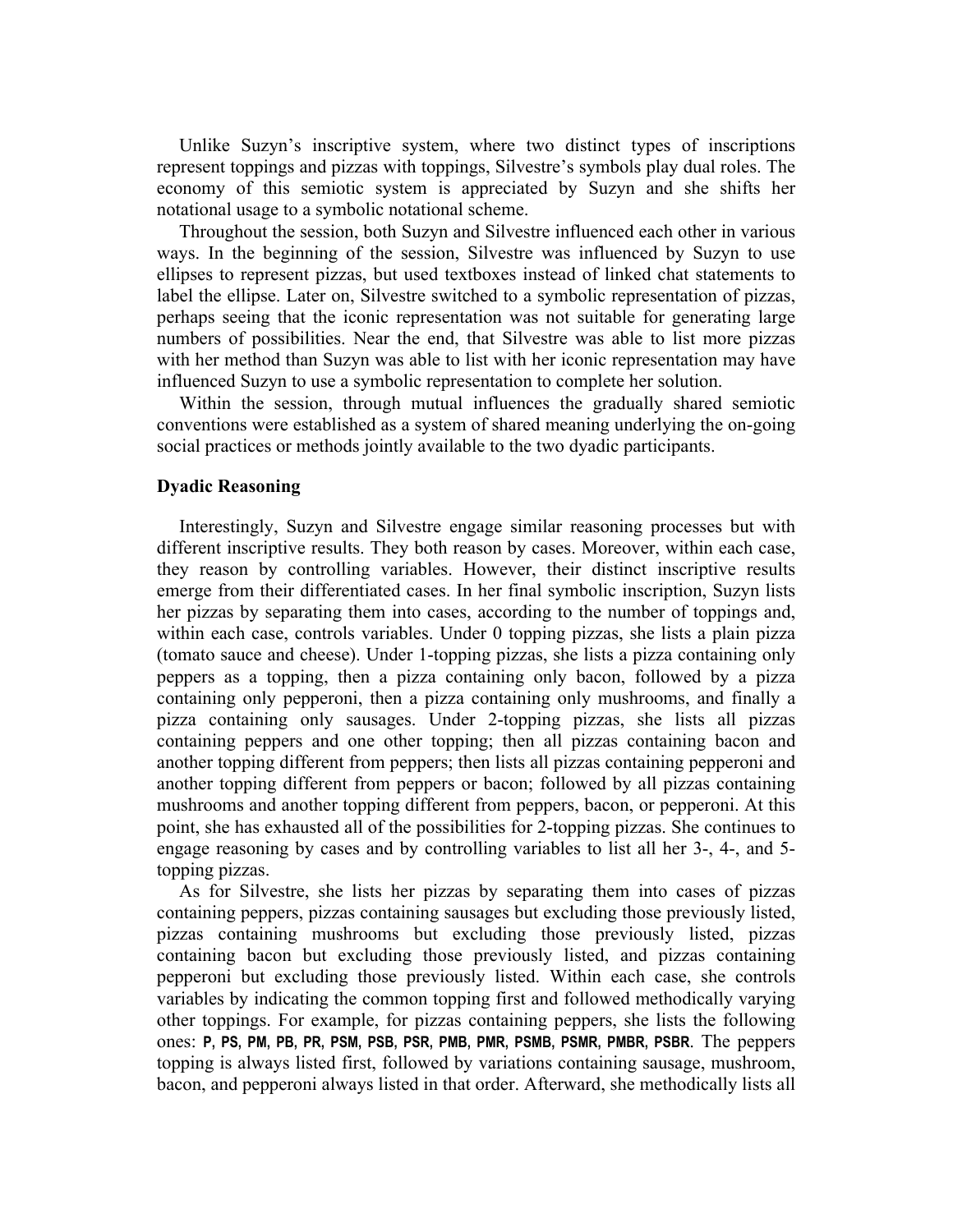possible pizzas containing sausage and other toppings, not including in the list those pizzas containing sausage that were already indicated in the previous list of pizzas containing peppers. Working in this fashion, each of her cases is separated in a different textbox and within each she controls variables. Since Silvestre's cases are distinct from those of Suzyn, her inscriptive result also differs.

By the end of the session, Suzyn's thinking has progressed to the point where Silvestre was earlier. Both are now thinking beyond the idea of just generating different pizzas, but rather of producing combinations of toppings to generate patterns, and to use these patterns to ensure that they have accounted for all combinations.

Viewed as individual actors, Suzyn and Silvestre (who are themselves actually each a dyad of human students) are seen to influence each other while still maintaining different perspectives on their shared problem. Viewed as an interacting small group, they develop shared meanings, a joint problem space, common methods and accepted practices. These elements of group cognition can be seen to emerge and evolve out of the situation or activity context including the driving problem, the technical environment and the unfolding interaction.

#### **Mathematical Significance**

As a small group, Suzyn and Silvestre built sophisticated cognitive structures that can provide insight into Pascal's triangle and combinatorial analyses. From an analytical viewpoint, we find these structures to be significant since they establish cognitive foundations upon which students can build and extend their understanding of binomial structures. In Figure 13-4, Silvestre's representation of her solution nearly mimics successive rows of Pascal's triangle. Her listing of pizzas with peppers almost represents the fourth row of Pascal's triangle (see Figure 13-5). First, she lists a pizza with peppers, pizzas with peppers and one other topping, pizzas with peppers and two other toppings, pizzas with peppers and three other toppings and a pizza with peppers and four other toppings. The number of pizzas in each of these sub-categories is the same as one of the numbers in the fourth row of Pascal's triangle: 1 4 6 4 1. That is, there is one pizza with peppers only, four pizzas with peppers and one other topping, six pizzas with peppers and two other toppings, four pizzas with peppers and three other toppings and one pizza with peppers and four other toppings.

| Zeroth row |               |  |
|------------|---------------|--|
| First row  | 1 1           |  |
| Second row | 1 2 1         |  |
| Third row  | 1 3 3 1       |  |
| Fourth row | 14641         |  |
| Fifth row  | 1 5 10 10 5 1 |  |

#### *Figure 13-5*. *The initial rows of Pascal's triangle.*

Combinatorially speaking, for the case of all possible pizzas containing peppers, since each pizza must have peppers as a topping, there are four remaining toppings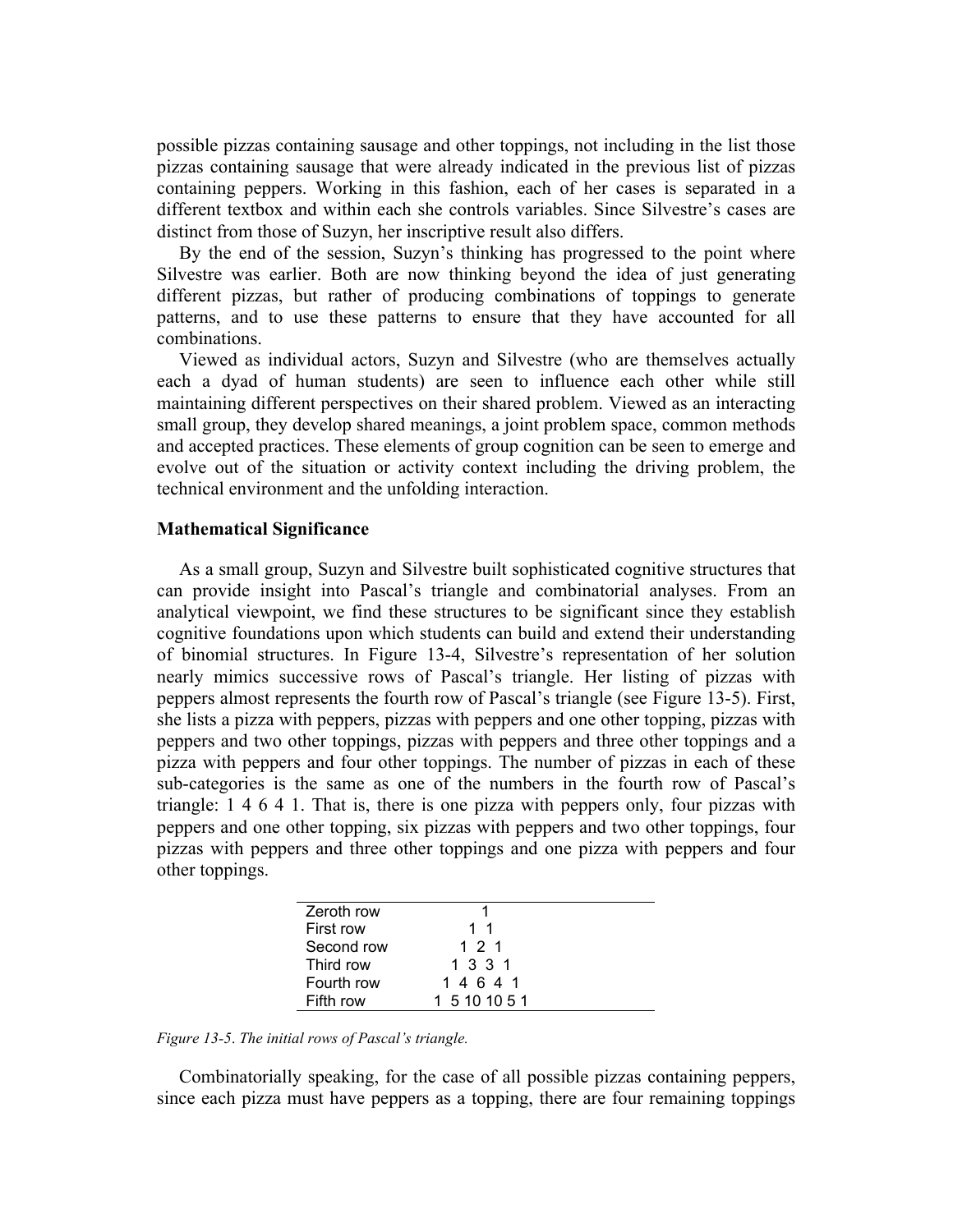from which to choose. Using combinatorial notation,  $\binom{n}{n}$ *r* ſ Í  $\backslash$  , which means the number of ways to select *r* items from a collection of *n* of them, the following are the possible pizzas containing peppers:

- Pizzas with peppers only  $=\begin{pmatrix} 4 \\ 0 \end{pmatrix}$ ſ  $\overline{\mathcal{S}}$  $\backslash$  $= 1$ , since out of four choices of toppings none are chosen,
- Pizzas with peppers and one other topping  $= \begin{pmatrix} 4 \\ 1 \end{pmatrix}$ ſ  $\overline{\mathcal{S}}$  $\backslash$  $= 4$ , since out of four choices of topping one is chosen,
- Pizzas with peppers and two other toppings  $= \begin{pmatrix} 4 \\ 2 \end{pmatrix}$ ſ  $\overline{\mathcal{S}}$  $\backslash$  $= 6$ , since out of four choices of topping two are chosen,
- Pizzas with peppers and three other toppings  $= \begin{pmatrix} 4 \\ 3 \end{pmatrix}$ ſ  $\overline{\mathcal{S}}$  $\backslash$  $= 4$ , since out of four choices of topping three are chosen and
- € • Pizzas with peppers and four other toppings  $= \begin{pmatrix} 4 \\ 4 \end{pmatrix}$ ſ  $\overline{\mathcal{S}}$ Ι  $= 1$ , since out of four choices of

topping four are chosen.

misses the pizza with peppers, bacon and pepperoni, and instead lists it as a pizza In Silvestre's representation of all possible pizzas with peppers as a topping, she with bacon, peppers and pepperoni under her listing of pizzas with bacon as a topping (see Figure 13-2). She also places within her listing of pizzas with peppers as a topping a plain pizza. Aside from these two inconsistencies, Silvestre's listing of pizzas with sausages as a topping, mushrooms as a topping, bacon as a topping and pepperoni as a topping represent the third, second, first and zeroth rows of Pascal's triangle, respectively, and can also be described in a combinatorial fashion as above. Finally, Silvestre's solution method represents the sum of all rows of Pascal's triangle up to the fifth row.

In contrast to Silvestre's solution method, which represents the sums of each of the first five rows of Pascal's triangle, Suzyn's solution method mimics the sixth row of Pascal's triangle: 1 5 10 10 5 1. Within a textbox, she first lists at the top a key containing abbreviations for each of the toppings, and then underneath in successive rows she lists pizzas under the following headings:

- $\alpha$  Combination = 1 Possibility (one possible pizza with no toppings)
- 1 Combination  $= 5$  Possibilities
- 2 Combinations  $= 10$  Possibilities
- $3$  Combinations = 10 Possibilities
- 4 Combinations = 5 Possibilities and
- 5 Combinations = 1 Possibility

In our analysis of the data, we did not find evidence in the students' discourse that they were aware of Pascal's triangle or of the mathematics of binomial structures. Nevertheless, if the student sessions were to be continued over a longer period of time, students could be engaged with other problems that would provide them with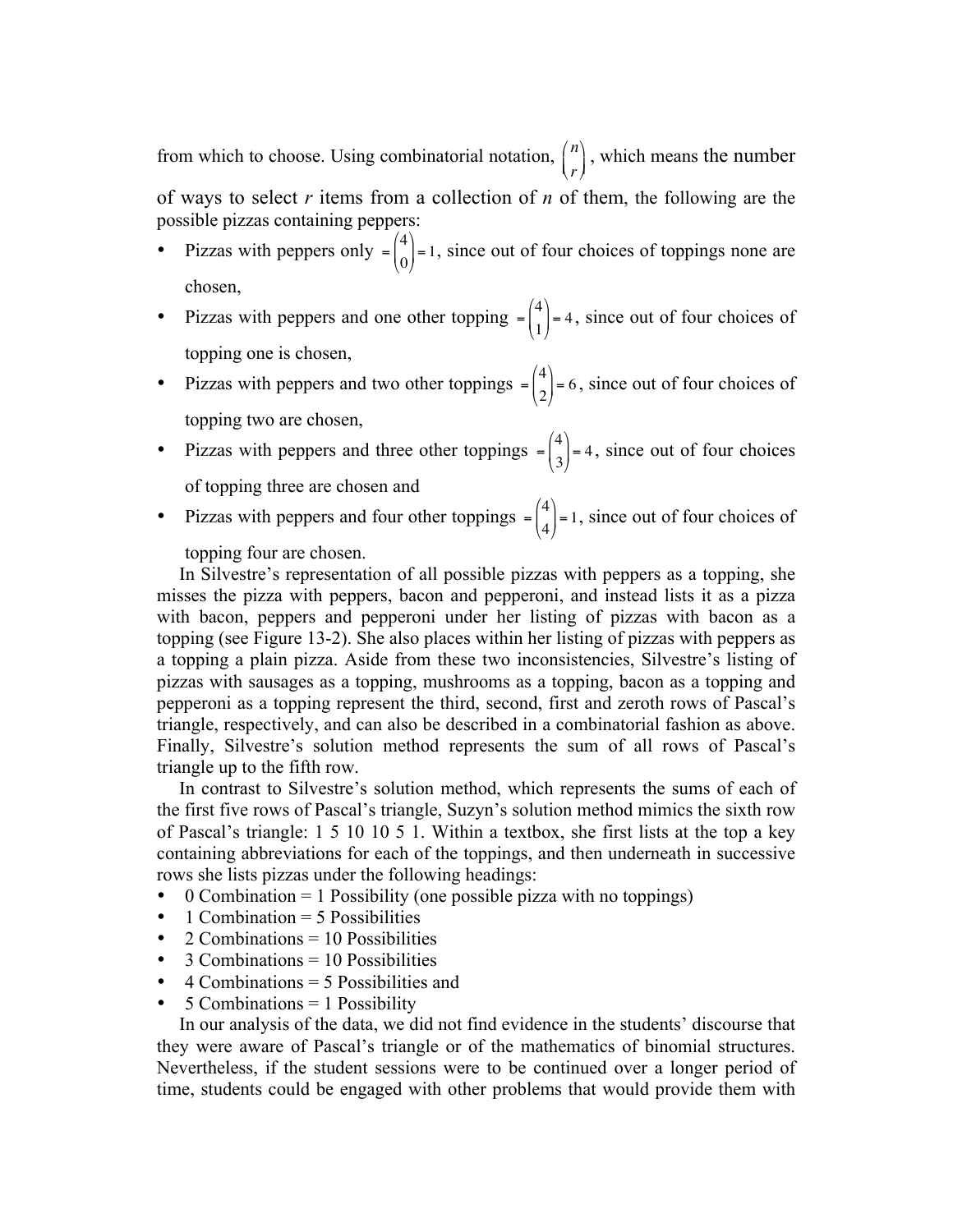opportunities to construct mathematical ideas and frameworks that underlie the rich concepts and structures of Pascal's arithmetic triangle (Edwards, 1987). In a mathematics classroom or during virtual mathematics problem-solving sessions, to promote the construction of ideas and framework, a curriculum unit could be built around a sequence of open-ended, well-designed mathematics tasks that engage teams of students with binomial structures in varied contexts. To make information on Pascal's triangle available to students as they are solving these tasks, we may do one of several things: Either an online moderator can direct students while they are in VMT to websites featuring discussions of Pascal's triangle, or a time-sensitive Wiki on Pascal's triangle may be made available to students only after they have completed a certain problem within a sequence of related problems.

In our study, the sophisticated cognitive structure that the two dyads built and made available on the shared whiteboard for each other emerged from interactional work. After the first ten minutes of nearly 120 minutes of work, the two dyads of students started to work as two separate units. In this sense, the two dyads were themselves like two entities of a single dyad. In the psychological literature on problem solving, it is commonly argued that when a dyad is engaged in solving a problem one student typically begins to solve the problem while the other listens to the ensuing solution attempt (e.g., Shirouzu, Miyake & Masukawa, 2002). The speaker may be talking out loud while solving a problem while her partner listens. Analogously, one of our dyads presenting her solution on the whiteboard is like a speaker talking aloud about their problem-solving process. However, the data of this case study shows that instead both entities of the dyad simultaneously "talked" aloud their ensuing solution and that the non-ephemeral nature of their communication medium allowed each entity to "hear" the other while "talking" aloud their problemsolving attempt. An affordance of the virtual environment may have allowed for this simultaneous solving of the problem by both entities of the chat group. In a traditional dyad, it would be difficult for both members to solve a problem out loud while paying attention to each other as well as to their own work, because two people cannot speak at once face to face. Moreover, it is difficult to think in one way when a different way of thinking is being described aloud. In this virtual environment, perhaps because the workspace is shared, relatively large, equally visible to both dyads and communication is non-aural, it is easier for each dyad to go about problem solving individually while still paying attention to what the other dyad was doing.

As we have attempted to demonstrate, while solving the Pizza Problem, the interactional and collaborative work of Silvestre and Suzyn establishes important mathematical bases for their future action. These include ways of reasoning mathematically as well as particular combinatorial structures. Stahl (2006) suggests that "[t]he being-there-together in a chat is temporally structured as a world of future possible activities with shared meaningful objects" (p. 115). The interactive work of the four students in the chat room that we have analyzed leaves them with tools for future collaboration. Interactively, they have built a discursive world of mathematical entities with which to engage particular combinatorial ideas and lines of reasoning. Silvestre and Suzyn experienced interacting together in the chat room,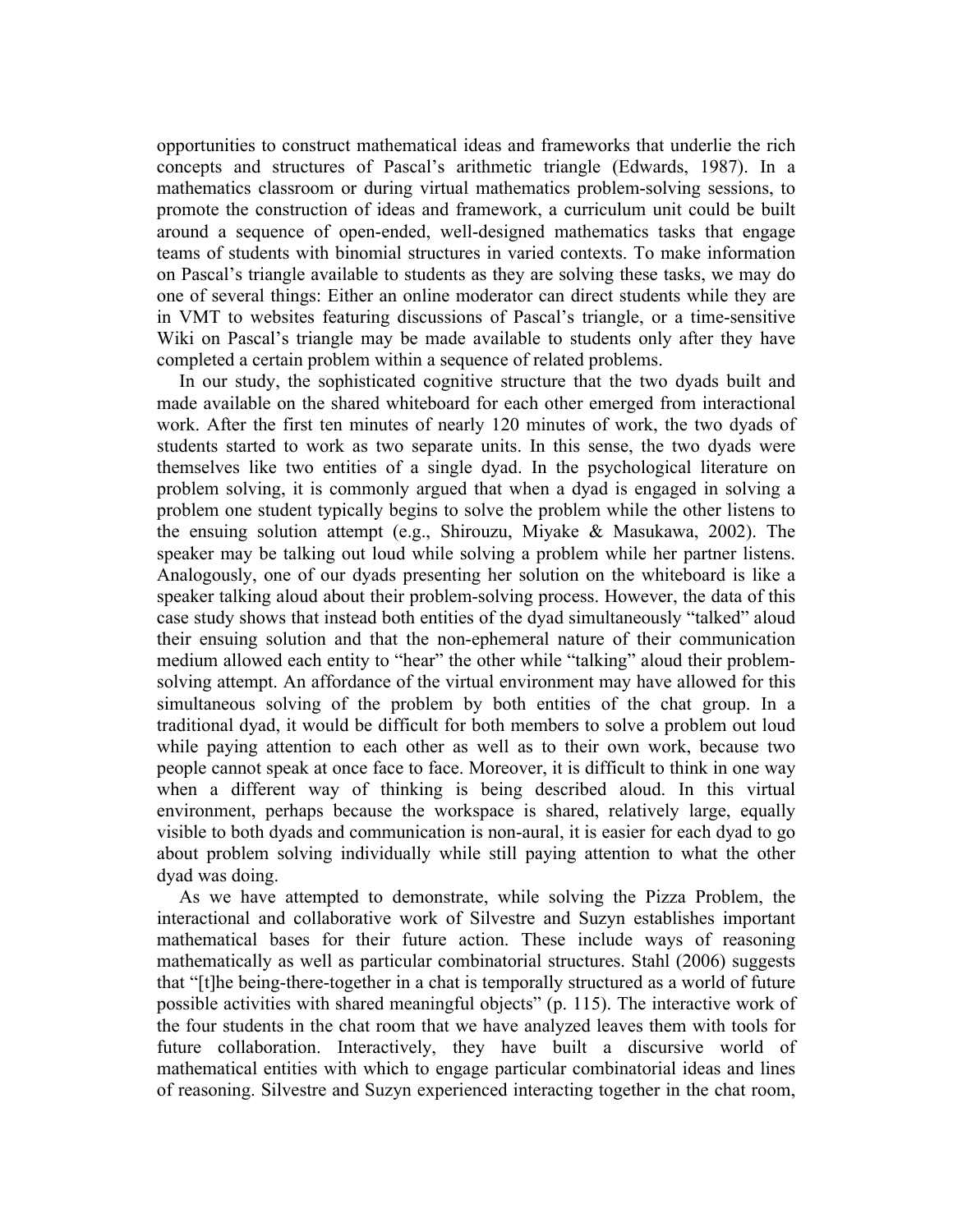and this leaves them prepared for further collaborative mathematical actions with sets of shared, meaningful mathematical objects, relations among the objects and dynamics linking relations.

## **References**

- Brown, S. I., & Walter, M. I. (1983). *The art of problem posing*. Philadelphia, PA: The Franklin Institute.
- Cai, J., & Lester Jr., F. K. (2005). Solution representations and pedagogical representations in Chinese and US classrooms. *Journal of Mathematical Behavior, 24*(3/4), 221-237.
- D'Ambrosio, U. (2001). *Etnomatemática: Elo entre as tradições e a modernidade. [ Ethnomathematics : Link between tradition and modernity ]*. Belo Horizonte, Brazil: Autêntica.
- Davis, B., Sumara, D., & Luce-Kapler, R. (2000). *Engaging minds: Learning and teaching in a complex world*. Mahwah, NJ: Lawrence Erlbaum.
- de Saussure, F. (1959). *Course in general linguistics* (W. Baskin, Trans.). New York, NY: Philosophical Library.
- Dörfler, W. (2000). Means for meaning In E. Y. K. M. P. Cobb (Ed.), *Symbolizing and communicating in mathematics classrooms: Perspectives on discourse, tools and instructional design* (pp. 99-131). Mahwah, NJ: Lawrence Erlbaum.
- Edwards, A. W. F. (1987). *Pascal's arithmetical triangle*. London, UK: Griffin & Oxford.
- Engle, A. (1997). *Problem-solving strategies*. New York, NY: Springer.
- Gattegno, C. (1988). *The science of education: Part 2b: The awareness of mathematization*. New York, NY: Educational Solution.
- Lakatos, I. (1976). *Proofs and refutations: The logic of mathematical discovery*. Cambridge, UK: Cambridge University Press.
- Lehrer, R., Schauble, L., Carpenter, S., & Penner, D. E. (2000). The inter-related development of inscriptions and conceptual understanding. In P. Cobb, E. Yackel & K. McClain (Eds.), *Symbolizing and communicating in mathematics classrooms: Perspectives on discourse, tools, and instructional design* (pp. 325-360). Mahwah, NJ: Lawrence Erlbaum.
- Lesh, R., & Lehrer, R. (Eds.). (2000). *Handbook of research data design in mathematics and science education*. Mahwah, NJ: Lawrence Erlbaum.
- Mason, J., Burton, L., & Stacey, K. (1984). *Thinking mathematically*. London, UK: Addison Wesley.
- Mason, J. H. (1988). *Learning and doing mathematics*. London, UK: Macmillan.
- Mayer, R. E. (1992). *Thinking, problem solving, cognition* (2nd ed.). New York, NY: Freeman.
- Mayer, R. E., & Wittrock, M. C. (1996). Problem-solving transfer. In D. C. Berlin & R. C. Calfee (Eds.), *Handbook of educational psychology* (pp. 47-62). New York, NY: Macmillan.
- Pirie, S., & Schwarzenberger, R. (1988). Mathematical discussion and mathematical understanding. *Educational Studies in Mathematics, 19*(4), 459-470.
- Polya, G. (1945/1973). *How to solve it: A new aspect of mathematical method*. Princeton, NJ: Princeton University Press.
- Powell, A. B. (2003). *"So let's prove it!": Emergent and elaborated mathematical ideas and reasoning in the discourse and inscriptions of learners engaged in a combinatorial task.* Unpublished Dissertation, Ph. D., Rutgers University, New Brunswick, NJ.